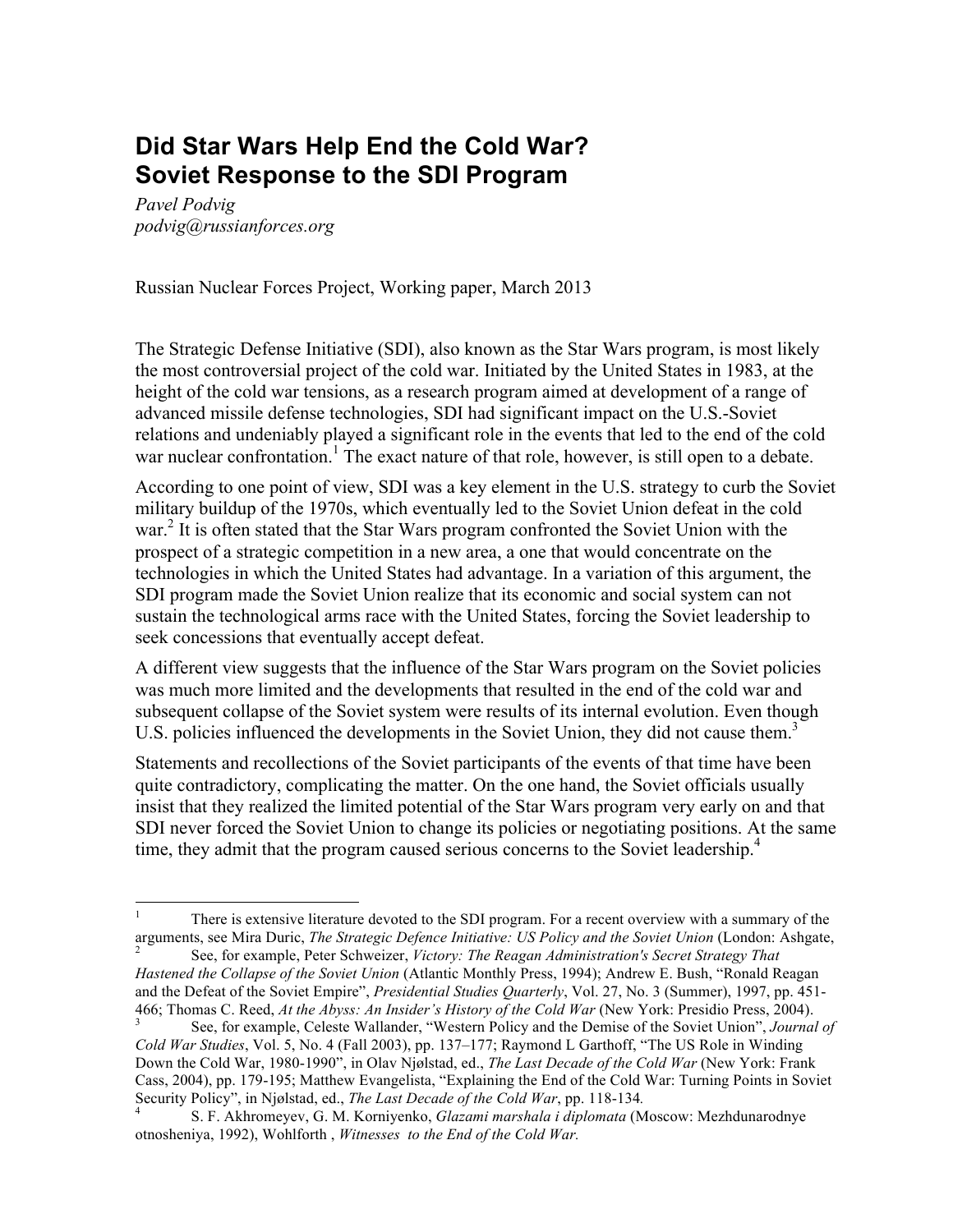The policies of the Soviet Union at the time also indicate that it was concerned about the SDI program. For most of the 1980s missile defense and space remained among the most contentious issues at the U.S.-Soviet arms control negotiations. The Soviet Union made the SDI program one of the central issues at the summit meetings in Geneva in 1985 and in Reykjavik in 1986. In Reykjavik, the Soviet Union offered far reaching concessions on offensive weapons, but then withdrew them when the United States refused to limit its SDI program. This move has been often interpreted as a Soviet attempt to trade its offensive weapons for the SDI program, indicating the very high value that the Soviet Union assigned to it. Overall, the Soviet behavior was not inconsistent with that of a country concerned about technological superiority of its adversary, lending support to the theories that claim that SDI was a political success.

One of the reasons this controversy persists is that until very recently there has been little reliable information about the nature of the Soviet response to the Star Wars program. While most indicators strongly suggested that "as a measure to stress the Soviet economy and affect Soviet policy, SDI never got off the ground," in the absence of documentary evidence it was not entirely clear why the Soviet Union paid so much attention to the U.S. missile defense efforts and what was the mechanism that led the Soviet Union to drop its objections to SDI.<sup>5</sup>

The documents that have become available recently allow to reconstruct the Soviet response to the Star Wars program in more detail.<sup>6</sup> The goal of this paper is to introduce these documents and to discuss the implications that the new information has on the discussion of the role of the SDI program. As can be expected, the documents present a complex picture of the Soviet response. Just as in the United States, there has never been a uniform and consistent view of the Star Wars program in the Soviet Union. The negotiation positions and policies of the Soviet state were a result of a complex process of interaction between various institutions involved in the decision-making – from the military to the defense industry and to the political leadership. On the balance, however, the documents support the view that the SDI program, while affecting Soviet policies, did not help bring the cold war closer to the end. Instead of facilitating the arms control process, SDI seriously complicated it, creating an unnecessary obstacle that the Soviet leadership, eager to move to arms reductions, had to deal with. Finally, the evidence suggests that one of the basic premises behind the SDI program – that it would be able to shift the arms race to the areas of advanced technologies, dissuade the Soviet Union from competition, and eventually provide a more stable defense-dominated environment – did not work. While the SDI program had failed to produce any result, the Soviet Union had developed and was ready to deploy a range of weapon systems that would have brought the U.S.-Soviet confrontation to a more dangerous new level.

## *First reaction to SDI and return to negotiations*

The first reaction of the Soviet Union to the President Reagan's address of March 23, 1983, in which he announced the program that would later become known as the Strategic Defense Initiative, was resolutely negative. The Soviet leadership immediately accused the United

<sup>&</sup>lt;sup>5</sup> The quote is from Garthoff, "The US Role in Winding Down the Cold War", p. 188.<br><sup>6</sup> The main source of the new data is the archival collection of Vitalii Kataev at the Hoover Institution Archive: Kataev, Vitalii Leonidovich, Papers, 10 ms. boxes. The collection contains copies of official documents and notes taken at that time that describe various aspects of a number of Soviet strategic programs. Vitalii Kataev was a senior advisor to the Secretary for the Defense Industry of the Central Committee of the Communist Party in 1974-1990.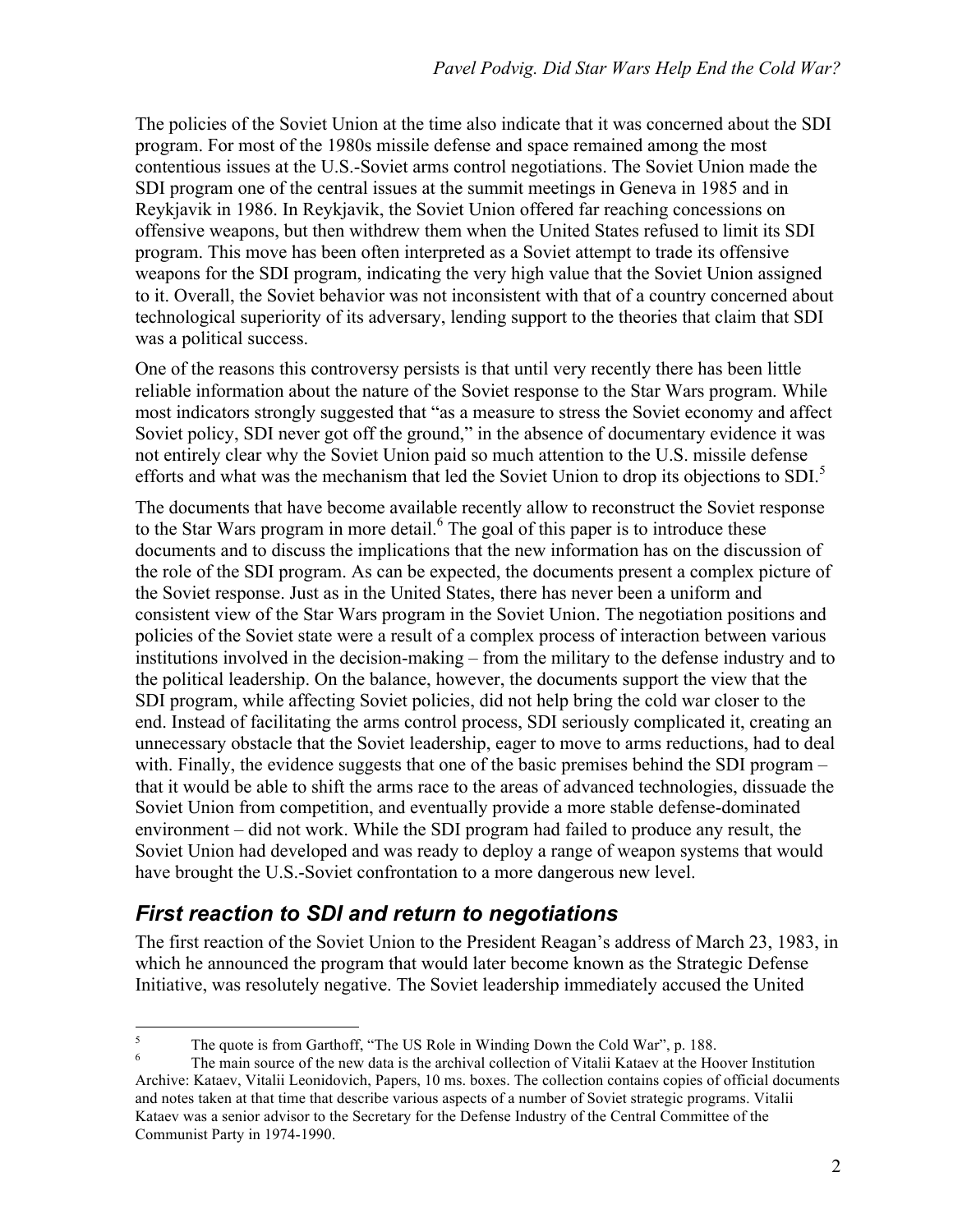States of attempting to undermine the existing strategic balance. The missile defense plan, the Soviet Union argued, aimed at giving the United States a first-strike capability and denying the Soviet strategic forces their retaliatory potential.<sup>7</sup>

This assessment of the potential role of the defense was in line with the understanding of the link between offense and defense that was predominant in the Soviet Union as well as in the United States at the time. For example, in a National Intelligence Estimate issued in 1983, the U.S. intelligence community, estimating potential role of the Soviet missile defense system, argued that

"the Soviets probably would not have high confidence in how well [their missile defense] systems would perform against a large-scale, undegraded U.S. missile attack [...]. However, the Soviets would probably view their ballistic missile defenses as having considerable value in reducing the impact of a degraded U.S. retaliatory attack  $[...]^{38}$ 

Applying exactly the same logic to the U.S. missile defense plan, the Soviet Union could only conclude that the goal of the defense system proposed by Reagan was to weaken the deterrence potential of the Soviet forces. In addition to this, the Soviet Union apparently considered the U.S. strategic force modernization program, initiated in the late 1970s-early 1980s, as leading to a substantial increase in the counterforce potential of the U.S. forces. Even more ominous was the upcoming deployment of U.S. missiles in Europe, which would theoretically give the United States the capability to attack targets on the Soviet territory on a very short notice.<sup>9</sup> From the Soviet point of view, all these steps, taken together, clearly amounted to a coordinated effort on the part of the United States to unilaterally change the existing strategic balance. The fact that the new defense system was supposed to rely heavily on space-based components certainly convinced the Soviet leadership that the concerns about the military potential of the U.S. space program were fully justified.

In terms of practical steps, the most visible part of the Soviet response was the diplomatic and propaganda measures that it undertook at the time. The Soviet Union tried to seize the opportunity presented by the discussion of space-based systems to draw attention to the attempts to limit weapons in space and anti-satellite weapons in particular. In a major initiative in this area, in August 1983 the Soviet Union introduced a new draft treaty that would ban space-weapons and announced a unilateral moratorium on further tests of its ASAT systems.<sup>10</sup> Although the proposed ban on weapons in space would have certainly affected SDI-related programs, the Soviet initiative did not appear to be a direct response to the U.S. program. Rather, it was an extension of its earlier efforts to reach a ban on space weapons as well as a reaction to the efforts of the international scientific community to

 <sup>7</sup> John F. Burns, "Andropov Says U.S. Is Spurring a Race in Strategic Arms", *The New York Times*, March 27, 1983, p. 1; "Excerpts From the Interview With Andropov", *Ibid.*, p. 14.<br><sup>8</sup> *Soviet Capabilities for Strategic Nuclear Conflict, 1983-1993, Volume I – Key Judgments and* 

*Summary*, National Intelligence Estimate NIE 11-3/8-83, 6 March 1984, p. 10.<br><sup>9</sup> The Soviet Union took the threat of intermediate-range missile in Europe extremely seriously. It went

into great length to make sure that the Moscow missile defense system can detect and intercept Pershing II missiles. Yu. V. Votintsev, "Neizvestnye voiska ischeznuvshei sverhderzhavy", *Voyenno-istoricheskii zhurnal*, No. 9, 1993, p. 34; O. V. Golubev, Yu. A. Kamenskiy et al., *Rossiyskaya sistema protivoraketnoy oborony* 

Dusko Doder, "Andropov Urges Ban on Weapons To Attack Satellites; U.S. Senators Told Of Space Moratorium", *The Washington Post*, August 19, 1983, p. A1. "Treaty on the Prohibition of the Use of Force in Outer Space and From Space Against the Earth", U.N. Doc. A/38/194, 26 August 1983.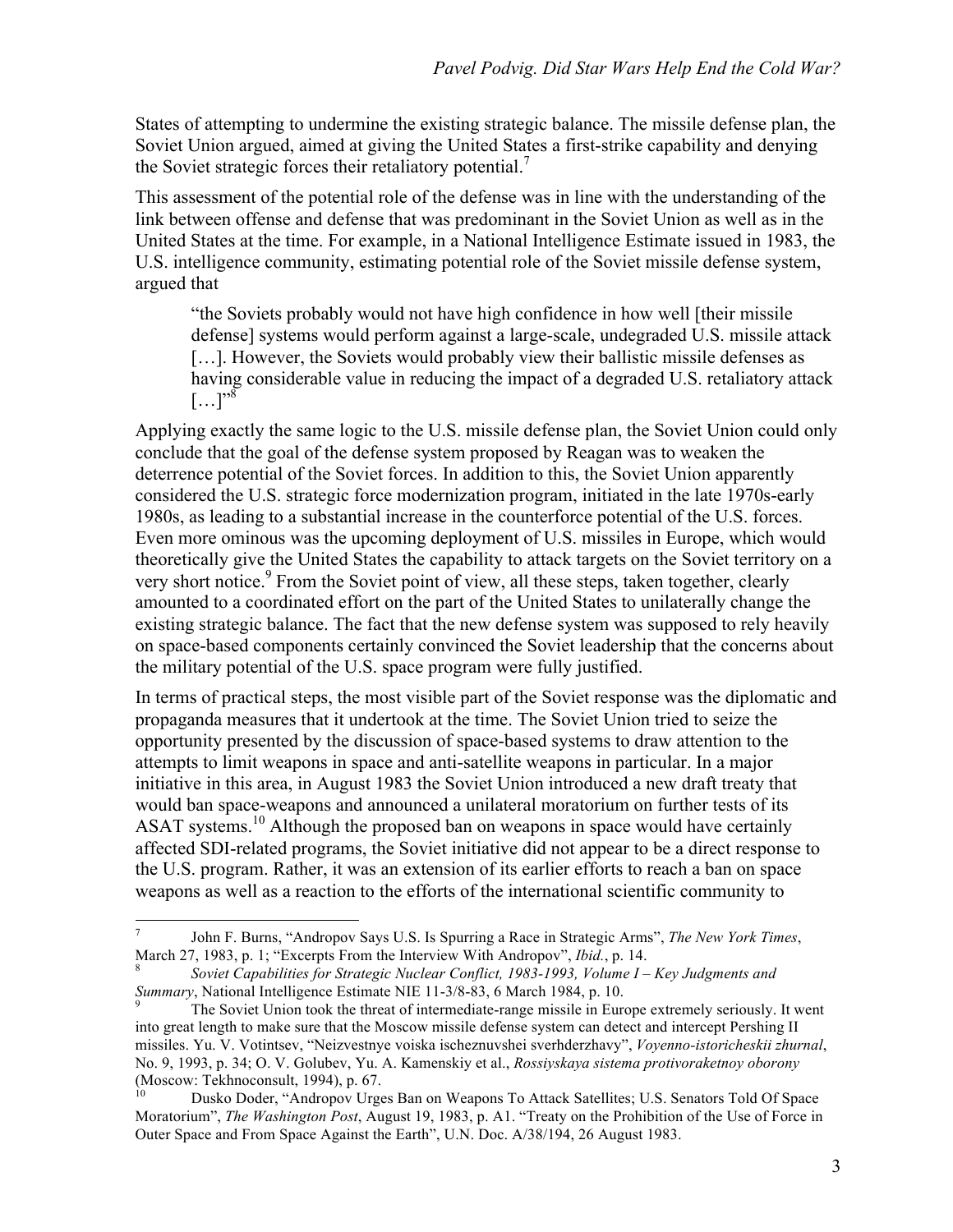prohibit development of anti-satellite systems.<sup>11</sup> These efforts, however, proved unsuccessful, mainly because of the sharp deterioration of the U.S.-Soviet relations in the fall of 1983 and the Soviet walkout from arms control negotiations that followed beginning of deployment of U.S. intermediate-range missiles in Europe in November 1983.

The Soviet documents of the time strongly support the conclusion that the Soviet initiatives of 1983 were not a direct response to the Star Wars program. Neither the Soviet political leadership nor the military or the defense industry showed any appreciation of the scale of the program or its technologies, let alone take it into account in their deliberations about diplomatic initiatives or development of the Soviet strategic forces.<sup>12</sup> This is hardly surprising, though, for the Strategic Defense Initiative had not been formally established until 1984, when the scale of the program became clearer. 13

Following the crisis of the 1983 the Soviet Union and the United States spent most of 1984 trying to break the deadlock that followed the deployment of U.S. missiles in Europe and the Soviet walkout from the arms control negotiations. In November 1984 these efforts resulted in an agreement to resume the talks, in a new format that included parallel talks on space weapons, strategic offensive forces, and intermediate-range nuclear forces.

This period of time is very important for understanding the role that the U.S. Strategic Defense Initiative may have played in the U.S.-Soviet arms control negotiations. SDI has sometimes been credited for the success in resuming the negotiations, primarily on the basis of the fact that the Soviet Union insisted that the negotiations cover space weapons.<sup>14</sup> The facts, however, do not support this interpretation, suggesting instead that SDI played a much more limited role and most likely made the return to the talks more difficult.

While it is true that the Soviet Union insisted on negotiating a ban on weapons in space before beginning any discussion of offensive force reductions, this position was a result of the belief that the reductions are impossible without limits on missile defenses, rather than of any specific concerns about the SDI program. Eventually, it was the U.S. administration that had to accept this position and agree to include space weapons into negotiations.<sup>15</sup> This opened the

 <sup>11</sup> Thomas O'Toole, "Scientists Ask Ban On Space Weapons", *The Washington Post*, March 27, 1983, p. 14. It should be noted that the scientists' initiative was not related to the SDI – their letter was drafted before Reagan's speech of 23 March 1983. Richard Garwin, Carl Sagan, "Space Weapons: Andropov and the American Petitioners," Letter to the Editor, *The New York Times*, 18 May 1983. On the role of scientists in the Soviet ASAT moratorium, see also Evangelista, *Unarmed Forces*, p. 237-238.<br><sup>12</sup> For a description of the Politburo meeting of 31 May 1983, at which the Politburo discussed various

arms control proposals, see Evangelista, *Unarmed Forces*, p. 241-242. The Kataev Archive contains notes with details of the agenda of the Military Industrial Commission for the third quarter of 1983. None of the about 20 meetings of the commission were devoted to issues that could be linked to the U.S. initiative. Kataev Archive, Box 9, Doc. [14.4].

<sup>13</sup> The Presidential National Security Decision Directive 119 that established the Strategic Defense Initiative was issued on 6 January 1984. "Missile Defense Timeline, 1944 – 2004", MDA Historian's Office, http://www.mda.mil/mdalink/html/milstone.html (accessed July on 17, 2006). The Strategic Defense Initiative Organization had not been created until March 1984.

<sup>14</sup> George P. Shultz, *Turmoil and Triumph: My Years as Secretary of State* (New York: Macmillan, 1993), p. 475.

<sup>15</sup> In July 1984, in response to the Soviet proposal to begin discussion of a space-weapons ban, the United States agreed to open negotiations without preconditions, suggesting that the talks would be expanded to include offensive weapons. The Soviet Union, however, did not agree to this format. Shultz, *Turmoil and Triumph,* p. 477. The offer to discuss "defensive and offensive forces and what has been called the militarization of space" was then repeated in Reagan's address to the United Nations on 24 September 1984. Raymond L. Garthoff, *The*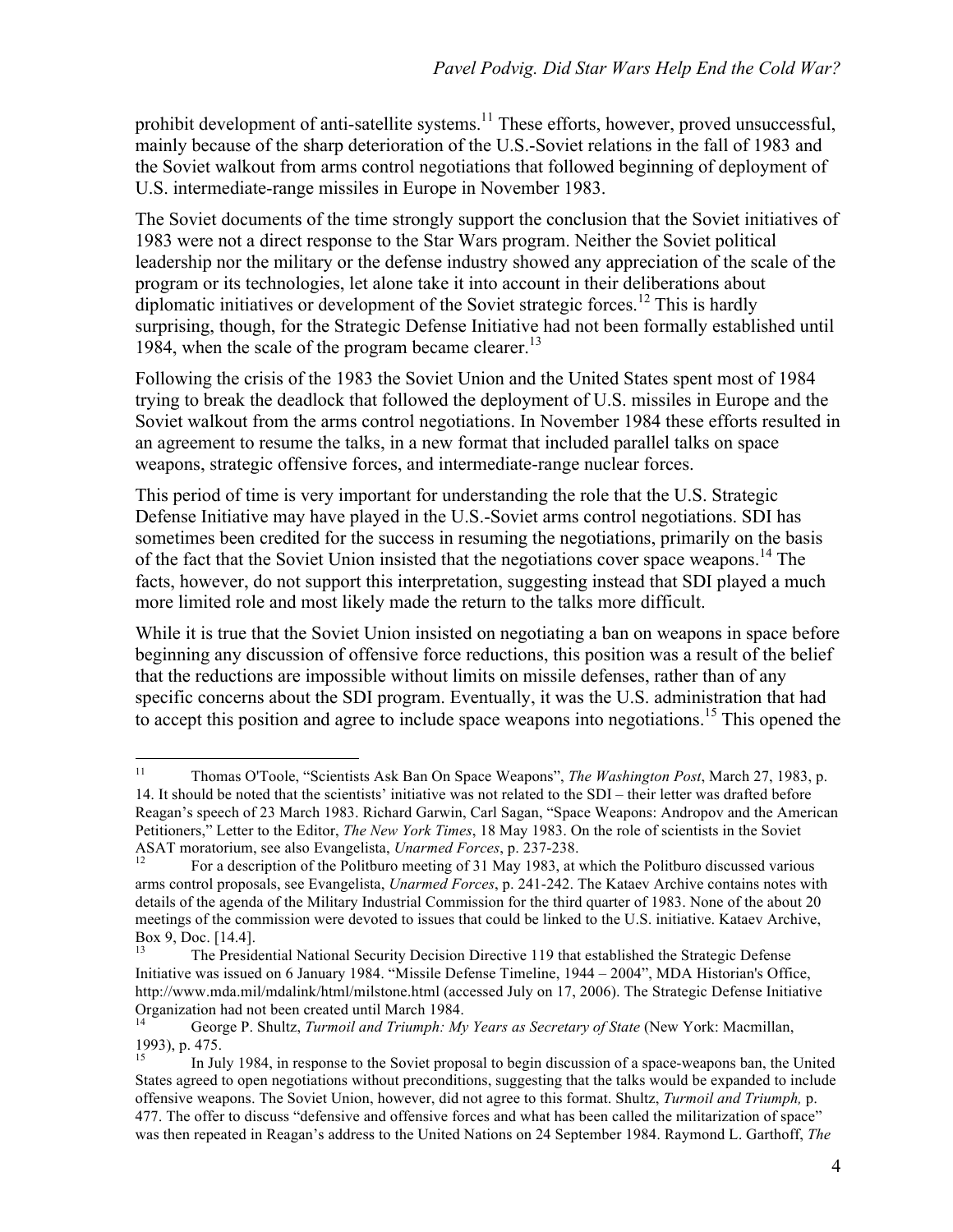way for the Soviet Union to reconsider its position on linkage, although it still insisted that reductions would not be possible without limiting the defense first. It was even suggested that if an agreement on offensive forces reductions were achieved before the one on space weapons its implementation should be postponed until the space part of the negotiations is concluded<sup>16</sup>

In the end, there is no evidence that would suggest that the ban on space-based weapons or limits on SDI was the primary goal that the Soviet Union set for the negotiations. On the contrary, the Soviet side considered the issue of space weapons and SDI as an obstacle that had to be removed before the discussion of reduction of offensive forces could begin. Had this not been the case and the limit on SDI were of a higher priority for the Soviet Union, one would expect it to adjust its position on strategic forces and intermediate-range missiles in Europe. This, however, did not happen and the Soviet had not made any significant adjustments of its negotiating positions compared to the ones it had in 1983.<sup>17</sup>

Another, much less visible part of the Soviet response to the Strategic Defense Initiative proposal was a series of decisions that accelerated development of its own defense programs. Unlike the political and military leadership, the defense industry was quite enthusiastic about the U.S. initiative, seizing the opportunity to advance its projects.18 The initial steps in this area, however, strongly indicate that the industry did not consider the U.S. program as something radically new or separate from the efforts in space-related research and development that the United States had already carried out. The programs that were considered by the Soviet Union at the time were either continuation of old development efforts or a direct response to the U.S. programs that were outside of SDI. Two examples of this pattern are the overview of the "Skif" space-based laser program and the decisions to begin development of the "Kontakt" air-based anti-satellite system.

The "Skif" program falls into the category of old development efforts that received an apparent boost from the U.S. Strategic Defense Initiative. The goal of the "Skif" program, initiated in 1976, was to build a space-based anti-satellite laser that would take advantage of the capabilities provided by the Buran launcher, the Soviet version of the U.S. Space Shuttle.19 By 1984, however, the program had still to produce any hardware, being held back

 $\overline{a}$ 

*Great Transition: American-Soviet Relations and the End of the Cold War* (Washington, DC: Brookings Institution, 1994), p. 161.<br><sup>16</sup> This idea was suggested at the meeting at the General Staff on 27 October 1984, which was

instrumental for the decision to return to the negotiations. Yulii Kvitsinsky, *Vremya i sluchai: zametki* 

*professionala* (Moscow: Olma-Press), p. 413-414. <sup>17</sup> On the Soviet positions, see Kvitsinsky, *Vremya i sluchai*, p. 415-416; N. F. Chervov, *Yadernyy krogovorot: cto bylo, chto budet* (Moscow: Olma-Press, 2001) p. 82, 91-93; Aleksandr G. Savel'ev and Nikolay N. Detinov, *The Big Five. Arms Control Decision-Making in the Soviet Union* (Praeger, 1995), p. 87-88, 170-  $\frac{171}{18}$ .

<sup>18</sup> B. P. Vinogradov, Chief Designer, Research Institute of Radio Instruments, Interview, 25 April 2002. A. I. Savin, Director and Chief Designer, NPO Komyeta (1960-1999), 20 November 2002.<br><sup>19</sup> Kataev Archive, Box 8, Doc. 13.8, pp. 70-75. "Skif" was to use a space-based laser. Another space-

based ASAT system initiated at the same time, "Kaskad", was to employ interceptors. According to the initial plan, both systems were to use the Salyut orbital station as their platform. Both projects anticipated the possibility of refueling and maintenance visits that would be provided by the Buran spacecraft. Konstantin Lantratov, "Zvezdnye voiny, kotorykh ne bylo", January 2005, <http://www.buran.ru/other/skif-lan.pdf> (accessed on July 20, 2006). The Central Committee and Council of Ministers decision of 1976 was titled "On exploring the possibility of development weapons for combat actions in space and from space." Vadim Lukashevich, "Sovetskiye zvezdnye voiny", *Rossiiskii kosmos*, No. 6, 2006, p. 43. For the analysis of the origins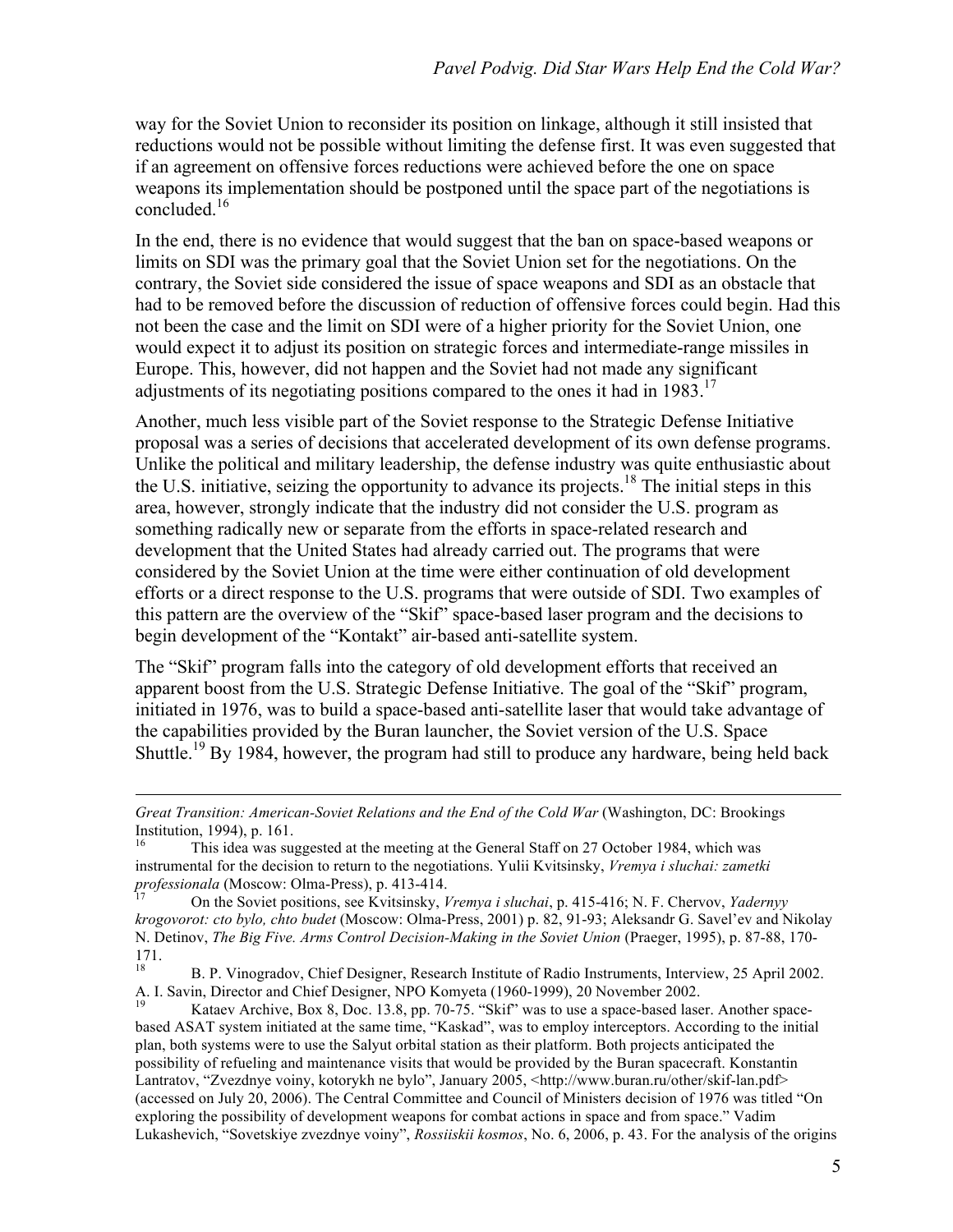by the lack of a dedicated laser that would be suitable for deployment in space. In the summer of 1984, the Ministry of General Machine Building, which was overseeing the program, ordered development of a demonstration spacecraft, "Skif-D", which was supposed to carry on board the gas-dynamic laser developed for the "Dreif" airborne laser program.<sup>20</sup> In the end of 1984 the new direction of the "Skif" program was approved by the government. The research on lasers was expected to continue with the type of laser to be eventually deployed on "Skif" to be determined in 1986.<sup>21</sup> There is no direct evidence that would link the decision to accelerate the "Skif" program to the Strategic Defense Initiative. The most likely reason the "Skif" program got an overhaul in 1984 was the approaching start of operations of the Energia launcher. At the same time, it is reasonable to assume that the U.S. SDI proposal created the atmosphere that made it easier for the Soviet industry to lobby for development of its own similar systems.

Unlike with the case of "Skif", there is virtually no uncertainty about roots of the decision to launch the "Kontakt" program – development of an air-based ASAT system. This program was clearly a direct response to the similar U.S. system that was under active development at the time and had been tested twice in  $1984<sup>22</sup>$  As it happened, the decision to begin the Soviet program was made two weeks after the second U.S. test. Like its U.S. counterpart, the Soviet system was to use a rocket launched from an aircraft to target satellites on low-earth orbits. Flight tests of the new ASAT system were expected to begin in 1989.<sup>23</sup> These plans did not materialized and there is no evidence that the system has ever reached the stage of flight tests. However, it had been in active development until at least 1989-1990 and was not suspended when the U.S. Congress imposed a moratorium on further U.S. ASAT tests in 1985.

The example of the "Kontakt" program shows that although SDI appeared to be dominating the agenda, it was not a major factor in the decisions that were being made by the Soviet Union at that time. The industry did not try to frame the "Kontakt" program as an anti-SDI effort, relying instead on a proven argument that it has to develop systems similar to those of the United States. Even later, when a number of anti-satellite programs were indeed promoted as "anti-SDI", the "Kontakt" system was still considered in a separate category.<sup>24</sup>

of the Buran program see Dmitri Pieson, "Resheniye na Buran", *Rossiiskii kosmos*, No. 5, 2006, pp. 62-65, No.

The laser developed for the "Dreif" program was a gas-dynamic laser that was tested on board of Il-76 aircraft. It was reported to provide about 1 MW of output power. "Memo on the actual situation prepared in response to the U.S. questioning the Soviet Union's compliance with its arms control obligations", [1985], Kataev Archive, Box 5 [Memo on the actual situation]. The "Skif-D" program was approved by a MOM decision of 27 August 1984. The same decision approved additional efforts on development of "heavy military spacecraft". Lantratov, "Zvezdnye voiny".

<sup>21</sup> The Central Committee and Council of Minister decision of 24 December 1984. "Memo on the actual situation", Kataev Archive, Box 5.

<sup>22</sup> The tests, which did not include satellite intercept, took place on January 21, 1984 and November 13, 1984. "USAF Flight Tests Asat Weapon", *Aviation Week & Space Technology*, January 30, 1984, p. 19; "Air Force Tests Antisatellite Payload", *Aviation Week & Space Technology*, November 19, 1984, p. 28. The first satellite intercept was performed in the third test, on 13 September 1985. "Test Asat Launched Autonomously From USAF F-15 Carrier Aircraft", *Aviation Week & Space Technology*, October 7, 1985, p. 18.<br><sup>23</sup> The Central Committee and the Council of Ministers decision was approved on 27 November 1984.

The system was expected to target satellite at altitudes of up to 600 km. "Memo on the actual situation", Kataev Archive, Box 5.

Kataev Archive, Box 8, Doc. 13.8, p. 68.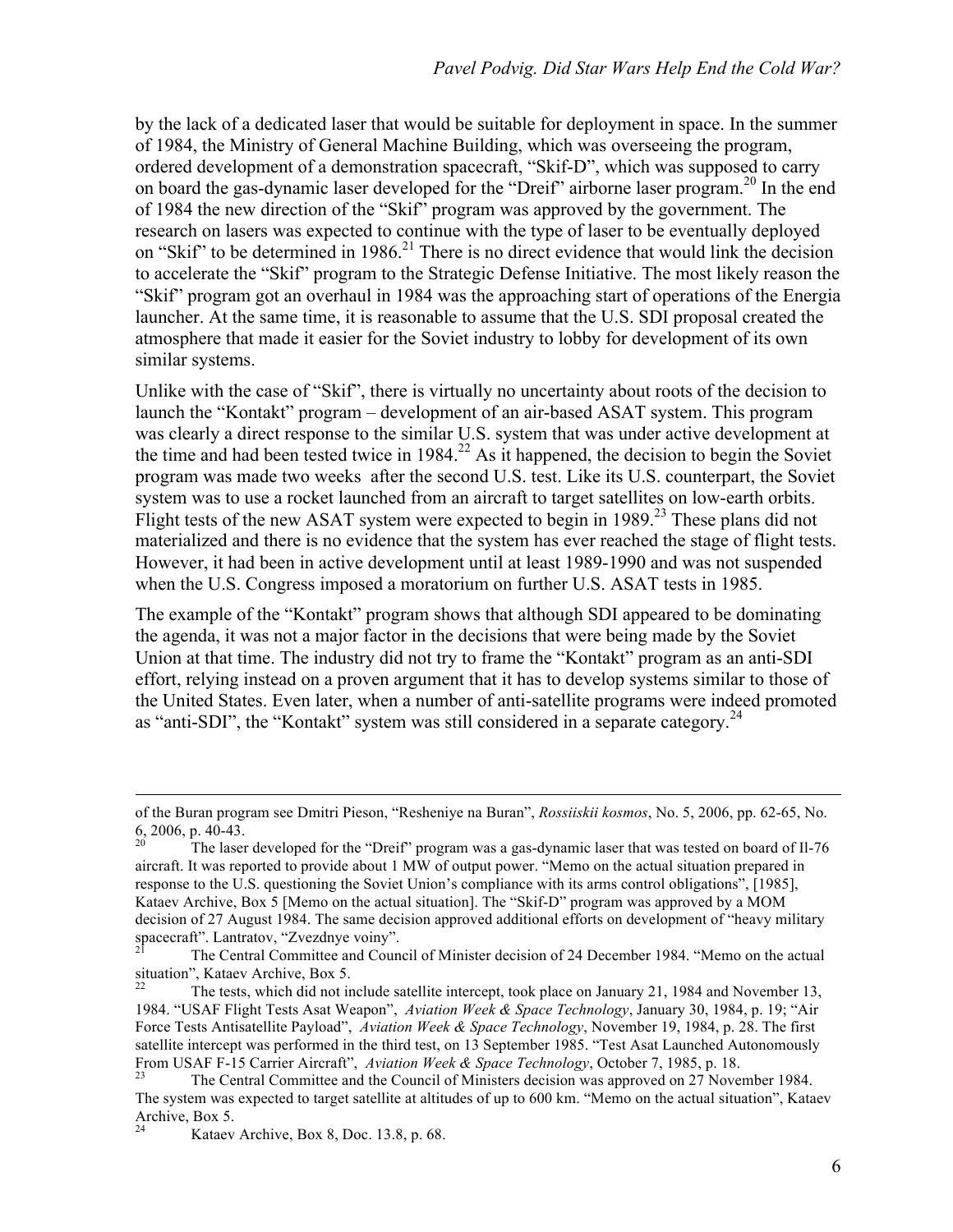Although the industry's initial response to the SDI program was rather constrained, it does not mean that the U.S. initiative was not taken seriously. By the early 1980s the Soviet industry had had some experience with the directed-energy weapon technologies that were supposed to became the key element of the future U.S. defense system. That experience was apparently mixed, raising a legitimate question as to what extent the United States would be more successful in making working weapons based on these technologies.<sup>25</sup> Shortly after the U.S. announcement, the industry initiated an effort to evaluate the status of directed energy weapons technologies. The Military Industrial Commission set up a commission that included scientists as well as representatives of the military and the defense industry. The main conclusion of the commission, chaired by Evgeny Velikhov, was that deployment of prototypes of weapon systems based on directed energy technologies would be unlikely before about  $2000^{26}$ 

The Velikhov commission set up by the Military Industrial Commission was not the only effort to evaluate the U.S. SDI program. The most well known of these is a study group organized by Evgeny Velikhov and his colleagues at the Committee of Soviet Scientists. That group, working in close cooperation with scientists from the United States, issued a number of public reports on SDI technology and its potential effect on strategic stability, which were well known in the United States and in the Soviet Union.<sup>27</sup> It is almost certain that the conclusions of the report commissioned by the defense industry were very close to those of the public reports.

The military also launched their own studies to evaluate the Strategic Defense Initiative. These were done at various levels – from the defense minister to departments at the research institutes of armed forces services.<sup>28</sup>

Despite their overall skeptical assessment of the prospects of SDI technologies, neither of these reports was able to prevent the Soviet industry from pushing for a broad development effort that would emulate the U.S. SDI program. In fact, internal reports called for continuing research in the area of directed energy technologies, which may have helped the industry to make its case.<sup>29</sup> The concerns of the political and military leadership about potential

<sup>&</sup>lt;sup>25</sup> In the 1970s, the Soviet Union carried an extensive program of development of high-power lasers for missile defense applications. The program, known as Terra-3, was terminated in 1978 after it failed to demonstrat the performance required for warhead intercept. P. V. Zarubin, "Academician Basov, high-powered lasers and the antimissile defence problem," *Quantum Electronics*, 32 (12) 1048-1064 (2002), p. 1051-1052; "Memo on the actual situation", Kataev Archive, Box 5. Other missile defense or anti-satellite projects that would use directed energy weapons were discussed during the 1970s, but they all were rejected. A. I. Savin, Interview, 20 November 2002; Evgeny P. Velikhkov, "Science and Scientists for a Nuclear-Weapon-Free World", *Physics Today*, November 1989, p. 33; V. I. Markov, "Razrabotka i sozdaniye tekhnicheckikh sredstv RKO predpriyatiyami TsNPO Vympel," in *Rubezi oborony – v kosmose i na zemle*, N. G. Zavalii, ed., 2nd edition (Moscow: Veche, 2004), p. 418.

<sup>26</sup> N. N. Detinov, Interview, 16 May 2002. "Memo on the information presented by the CIA Director R. Gates on 25 November", [December 1986], Kataev Archive, Box 5.

First drafts of the report were circulating in Moscow in 1983. It was eventually published as a book, E. P. Velikhov, R. Z. Sagdeev, A. A. Kokoshin, eds., *Weaponry in Space: The Dilemma of Security* (Moscow: Mir, 1986). For the discussion of Velikhov's efforts to set up the group and issue the report, see Evangelista, *Unarmed Forces*, p. 236, 238-240.<br><sup>28</sup> Akhromeyev mentions a series of meetings between Dmitry F. Ustinov, the minister of defense, and A.

P. Aleksandrov, President of the Soviet Academy of Sciences, which probably took place in 1983. Akhromeyev, Korniyenko, *Glazami marshala i diplomata*, pp. 19-20. Kataev describes a briefing presented by an "SDI study group" of the Air Defense Forces in December 1985. Kataev Archive, Box 9, Doc. 14.5.

Detinov, Interview, 16 May 2002.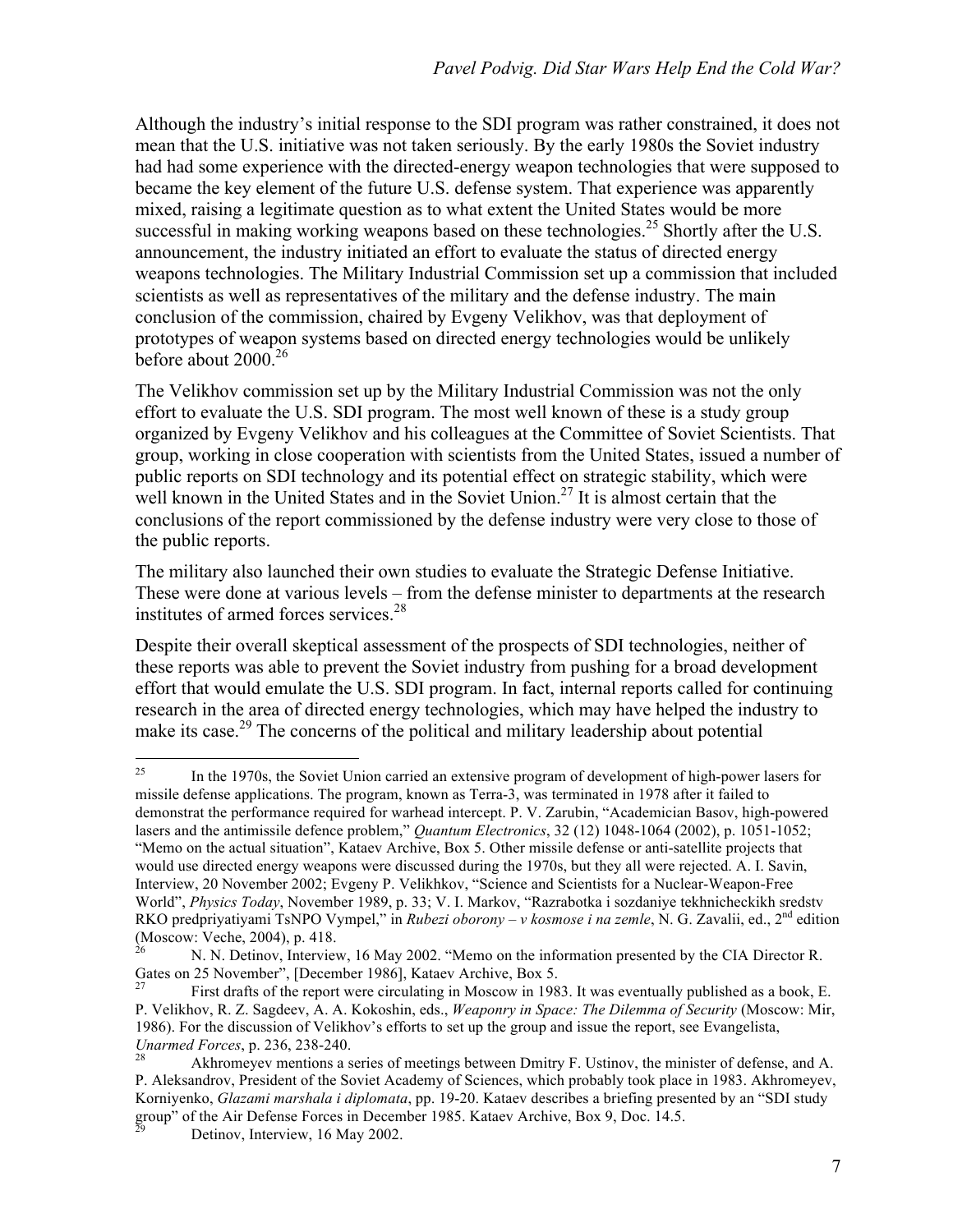destabilizing effects of new missile defenses played essentially no role, mostly because the decision-making process in the industry normally did not take these considerations into account. As a result, by the summer of 1985, the Soviet defense industry had prepared its own program that was supposed to become the Soviet response to SDI. This program is described in the next section.

## *Symmetric response*

The series of decisions made in the summer of 1985 was arguably the high point of the Soviet response to the U.S. Strategic Defense Initiative program. By that time the defense industry had consolidated its proposals and presented the Soviet leadership with a large-scale program that was intended to significantly expand the work on missile defense, military systems in space, and a range of other programs as well.

A decision of the Central Committee and the Council of Ministers of 15 July 1985 approved a number of "long-term research and development programs aimed at exploring the ways to create a multi-layered defense system with ground-based and space-based elements." It should be noted that no commitment to deployment of any of these systems was made at the time. The goal of the research and development effort was "to create by 1995 a technical and technological base in case the deployment of a multi-layered missile defense system would be necessary." 30

The July 1985 decision approved two major "umbrella" programs, each of which encompassed an array of projects that ranged from fundamental exploratory research to development of specific systems ready for flight tests. The first of these two, known as "D-20" included research and development in the area of ground-based missile defenses. The responsibility for this program was assigned to the Ministry of Radio Industry, which traditionally worked on missile defense, early warning, and command and control. The second program, "SK-1000", was a product of design bureaus of the Ministry of General Machine Building, which was responsible for the missile and space-related research, development and production. This program concentrated on space-based missile defenses and on anti-satellite systems, both ground-based and space-based. Most of the projects included that were concentrated in these two large "umbrella" programs existed before 1985, but some were either significantly upgraded or entirely new efforts.<sup>31</sup>

At the core of the "D-20" program were the projects associated with the Moscow missile defense. The mainstay of the program, the A-135 system, was to be prepared for tests in 1987. In addition to that, the schedule approved in 1985 directed the industry to complete a draft design of the A-235 and a preliminary design of the A-1035 follow-on systems by 1988.<sup>32</sup> These two systems had been in development for some time – the government first approved them in 1978. They were expected to provide defense of the "Moscow industrial region" and "main administrative centers and military objects" respectively.<sup>33</sup> The systems were expected

<sup>&</sup>lt;sup>30</sup> "Memo on the actual situation", Kataev Archive, Box 5<br><sup>31</sup> Unless specified otherwise, descriptions of the programs initiated by the July 15, 1985 decision is based primarily on Kataev Archive, Box 8, Doc. 13.8, pp. 68, 70-75 and "Memo on the actual situation", Kataev Archive, Box 5.

<sup>32</sup> Kataev Archive, Box 8, Doc. 13.8, p. 68 <sup>33</sup> The work on the A-235 system began in 1975. Mikhail Pervov, *Sistemy raketno-kosmicheskoi oborony sozdavalis tak* (Moscow: Aviarus-XXI, 2003), p. 245. Also Vinogradov, Interview, 25 April 2002; Kataev Archive, Box 8, Doc. 13.8, pp. 70-75.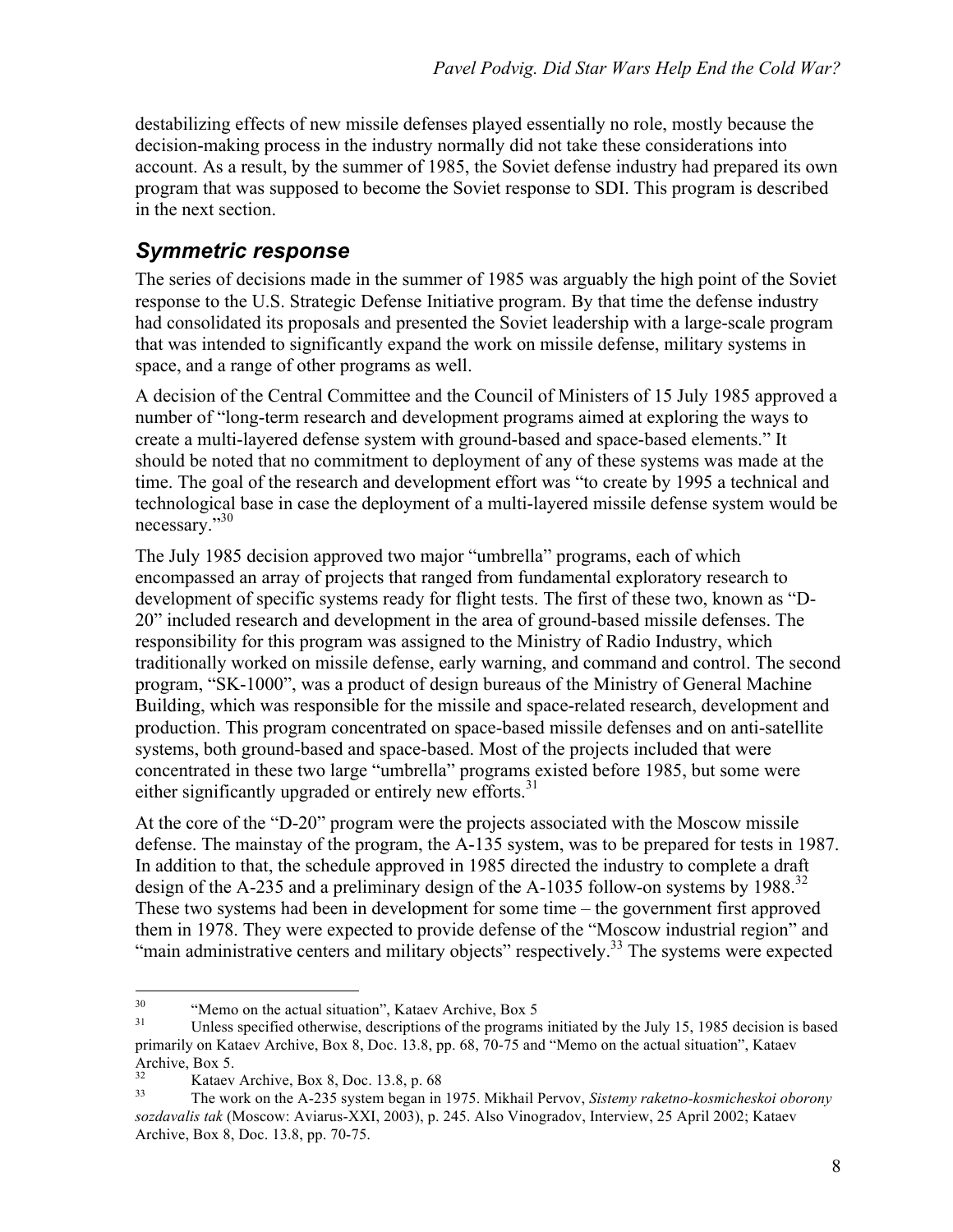to include a number of advanced components, beyond what was designed for its predecessor.<sup>34</sup> At least two of these components – an airborne sensor and an advanced discrimination radar – were included into the "D-20" program.

In addition to the line of missile defense systems that were oriented toward protection of Moscow and other population centers, the "D-20" program included another line of defenses – "close-range" systems, designed to protect military objects and missile silos in particular.

The first of these projects, the S-550 system, was essentially a continuation of an earlier effort to develop a short-range endoatmospheric intercept system, known as S-225, which goes all the way back to the early 1960s. The S-225 system had been usually considered a contender for the endoatmospheric intercept in the A-135 and similar systems discussed in the 1960s and 1970s.<sup>35</sup> The project was terminated in the early 1980s and what was left of it was folded into the A-135 program.36 From the history of the S-225 it appears that the S-550 program may have begun before 1985.<sup>37</sup> In any event, the July 1985 decision, which included it into the "D-20" program, gave this project an additional boost.<sup>38</sup> S-550 was expected to be a mobile or at least relocatable missile defense system that would protect "objects of special importance". It was scheduled to begin flight tests in 1990 and be ready for deployment in  $1992^{39}$ 

Another system, "Sambo", was developed specifically for defense of ICBM silos. Details about this system are scarce, but it appears to be a version of the Swarmjet idea that was discussed in the United States at the time.<sup>40</sup> According to this concept, incoming warheads would be intercepted at a very close range above a silo, which made intercept easier, but required a hardened silo that would still have to withstand a nuclear blast. The "Sambo" system appeared to rely on rods to destroy incoming warheads.<sup>41</sup> The "Sambo" program was expected to produce a prototype in 1987 and reach the stage of tests in 1989.<sup>42</sup> A year or so later, "Sambo" was either absorbed or replaced by another program of this type, known as "Mozyr". This system was described as an "active two-tier" defense and it was supposed to use short-range interceptors with conventional explosive warheads. It was expected to reach the deployment stage by  $1991.<sup>43</sup>$ 

<sup>&</sup>lt;sup>34</sup> Pervov, *Systemy RKO*, p. 324.<br><sup>35</sup> Pervov, *Systemy RKO*, p. 143-144, 242, 252; "Memo on the information presented by the CIA Director", Kataev Archive, Box 5. The S-225 system included relocatable radars, known as Flat Twin in the United States, which at some point figured in U.S. accusations of Soviet noncompliance with the ABM Treaty. See, for example, "Soviet noncompliance with arms control agreements," *U.S. Department of State Bulletin*, March 1988.

<sup>&</sup>lt;sup>36</sup><br>
"Memo on the information presented by the CIA Director", Kataev Archive, Box 5.<br>
Pervov, *Systemy RKO*, p. 480.<br>
Kataev Archive, Box 8, Doc. 13.8, p. 68.<br>
Kataev Archive, Box 8, Doc. 13.8, p. 68, 70-75.<br>
U.S. Congres

OTA-ISC-254 (Washington, DC: U.S. Government Printing Office, September 1985), p. 157. See also Richard Garwin, "How Well Do We Look at Alternatives?", in Kenneth W. Thompson, ed., *Richard Garwin on Arms*  Control (Lanham, MD: University Press of America, 1989), p. 151.<br>
Kataev Archive, Box 8, Doc. 13.8, p. 56. "Memo on the actual situation", Kataev Archive, Box 5.<br>
Kataev Archive, Box 8, Doc. 13.8, p. 70-75.<br>
Kataev Archive

weapons of the Rocket Forces and the Navy", [27 January 1987], Kataev Archive, Box 5. The "Mozyr" system was developed at the KB Mashinostroyenoya design bureau in Kolomna. This design bureau was part of the Ministry of Defense Industry. "Memo on START negotiations", Kataev Archive, Box 1.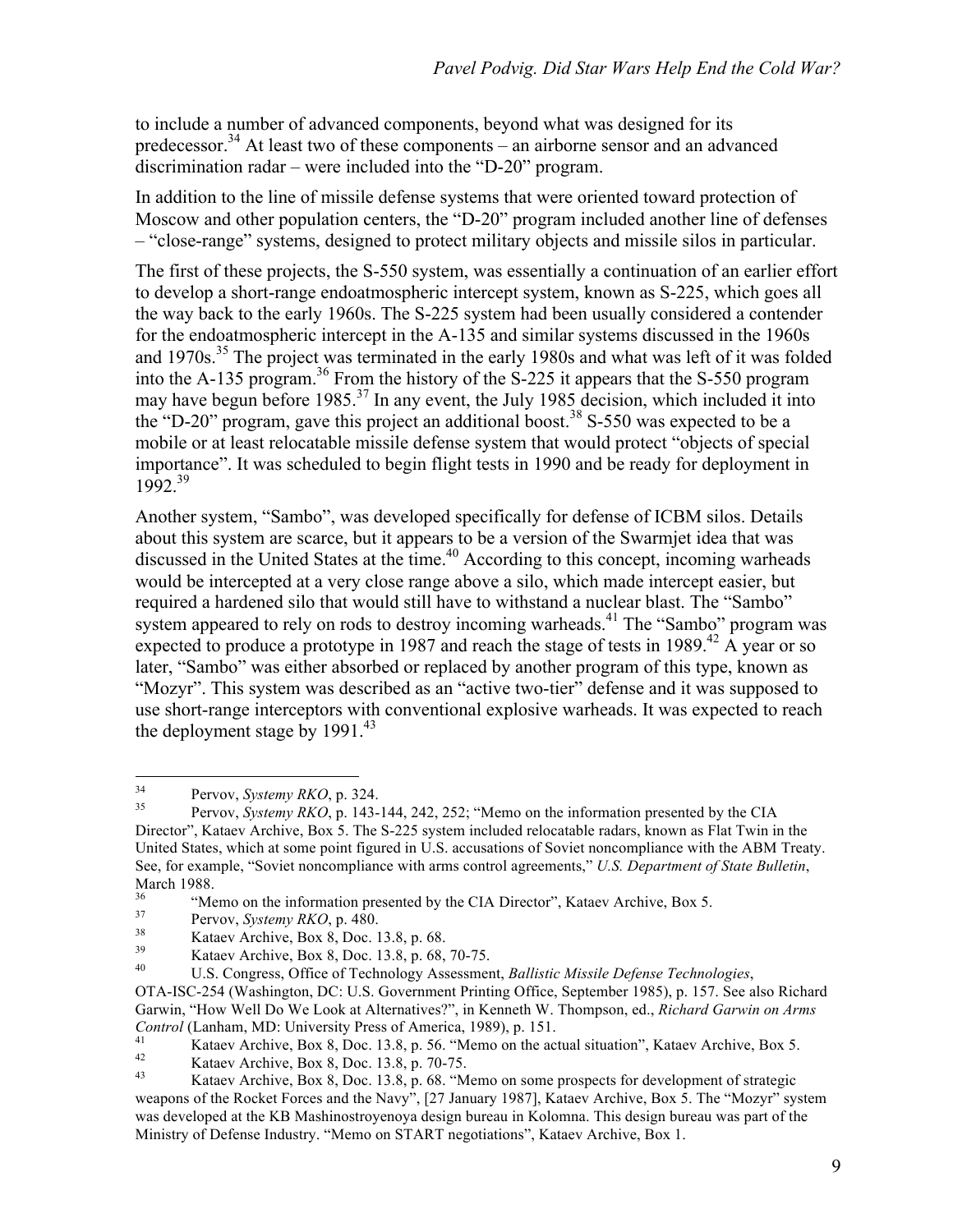In addition to the projects described above, the "D-20" program included a number of research and development projects in areas of system integration, large computers, warhead and decoy discrimination sensors and systems, new interceptors and their warheads, and study of ground-based directed-energy weapons. Most of the programs were research projects that were expected to produce initial reports in the 1988-1989 time frame.

The second program approved by the July 1985 decision, "SK-1000", was more in line with the Strategic Defense Initiative vision. It included a variety of projects that explored a possibility of developing space-based missile defenses, anti-satellite systems, and of what the Soviet Union traditionally called "space-strike weapons" – systems designed to attack targets on earth from space. Like its more conventional counterpart, "SK-1000" was a combination of projects that began in the 1970s and of some new ones. The majority of "SK-1000" programs were devoted to fundamental and applied research, but there were some prominent development projects as well.

The most advanced part of "SK-1000" was the series of anti-satellite programs that were intended to attack "combat and information support satellites, in particular those that are part of the space-based tier of the U.S. missile defense system."44 The development programs approved by the July 1985 decision included the "Skif" and "Kaskad" space-based systems, which had been in development since the 1970s, and two new anti-satellite programs – "Kamin" to develop space mines and "Naryad-V" to create a ground-based ASAT system. There were also two research projects that explored weapons based on "other physical principles".<sup>45</sup>

The concept of "Naryad-V" was similar to that of the "IS" anti-satellite system that the Soviet Union deployed in the early 1970s. The new project, however, was completely under control of the Ministry of General Machine Building, unlike "IS", where a design bureau of the Ministry of Radio Industry was the primary developer.<sup>46</sup> The "Naryad-V" system was expected to use missiles of the UR-100NUTTH/SS-19 type or their modifications to launch its interceptors to satellites on orbits ranging from low-earth to geosynchronous. In 1985 it was projected that the system would be ready for flight tests in 1987. The "Kamin" development program had a much more distant goal – it was not expected to produce a draft project until 1989. Flight tests of the system were not expected to begin until 1992. $47$ 

Other weapon-related components of the "SK-1000" program were a series of research projects to investigate a possibility of using directed energy weapons for boost-phase and exoatmospheric intercept of ballistic missiles and their warheads, studies of "space-strike weapons", and a number of development projects to improve hardness of military satellites and protect them from an attack. Most of these were research projects that were expected to produce preliminary reports in 1987-1989.

"SK-1000" also in included virtually all space launcher and satellite programs that were underway in the Soviet Union at that time – from the Energiya-Buran heavy launcher and the Mir orbital station to optical and electronic reconnaissance, communication and navigation satellites. A number of development programs were dedicated to improving the command and control system of the space forces. Although most of these projects clearly had existed before

<sup>44</sup> Kataev Archive, Box 8, Doc. 13.8, p. 70-75.<br>
45 *Ibid.* Savin, Interview, 20 November 2002.<br>
47 Kataev Archive, Box 8, Doc. 13.8, p. 68.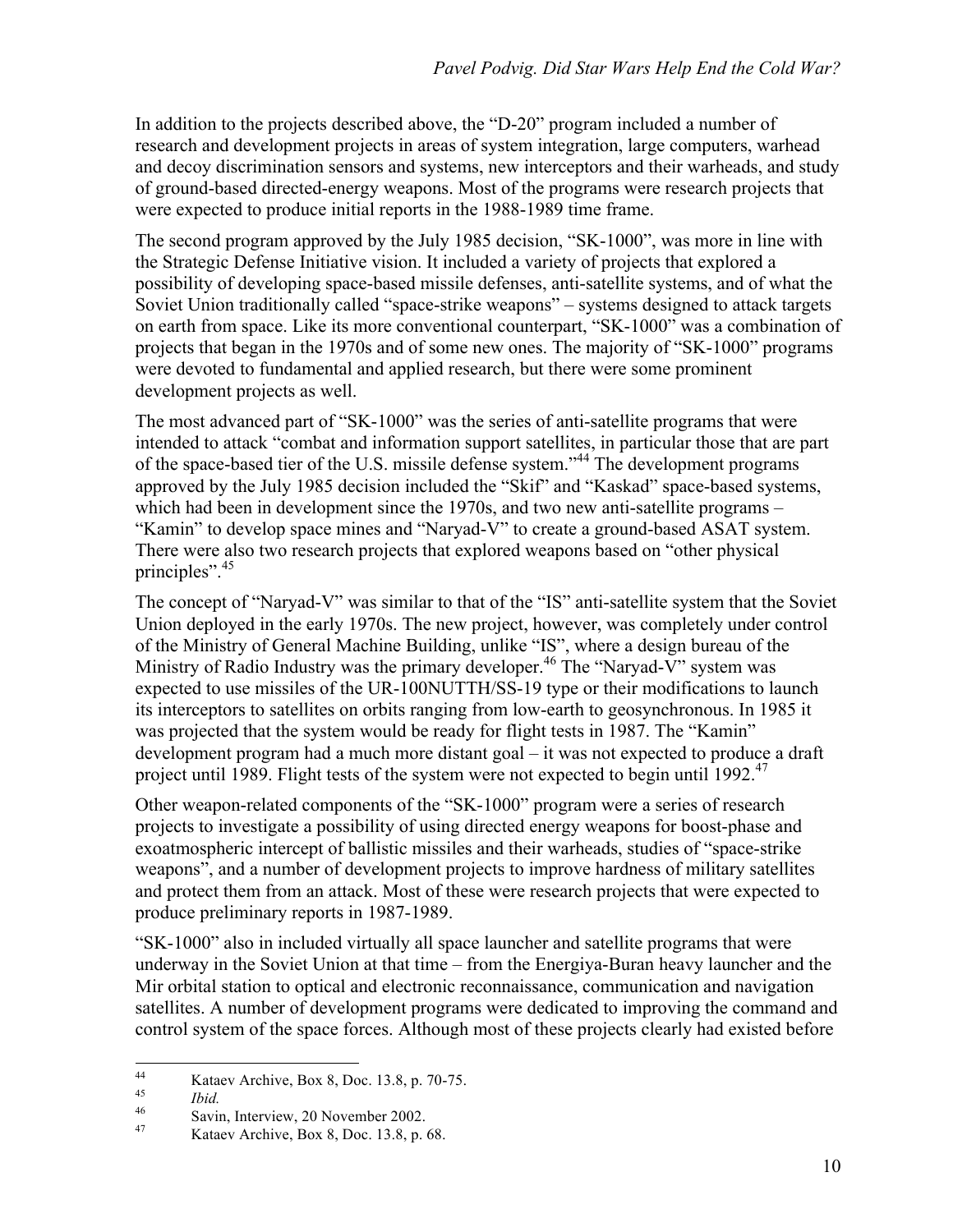the July 1985 decision, bundling them together with the anti-SDI program was probably the way for the industry to get more reliable access to resources.

#### **Arms control takes over**

The decisions made by the Soviet government in July 1985 indicated a major commitment to development of a broad range of missile defense and space weapons technologies. The defense industry was clearly taking advantage of the situation created by the U.S. initiative to increase the levels of funding and get access to additional resources for its programs. Another factor that contributed to the decision to approve this kind of confrontational response was the actively discussed in the United States possibility of ending its compliance with the SALT II Treaty.<sup>48</sup> Although the United States eventually decided to stay within the treaty limits, that discussion clearly added to the impression, already dominant in the Soviet Union, that the existing structure of arms control treaties was falling apart.<sup>49</sup> In this situation, those in the political and military leadership who had serious reservations about potential destabilizing effects of missile defenses could not present a viable alternative to the course of actions proposed by the industry. That alternative to the industry push would eventually emerge with the changes in the U.S.-Soviet relationships, through a complex process of trial and error that involved decisions regarding specific weapon programs, development of negotiating positions and initiatives, and evaluation of technical perspectives of missile defenses.

Evolution of one of the programs, the "Skif" space-based anti-satellite laser system, can serve as a good illustration of this process.<sup>50</sup> As described in previous sections, in 1984 a delay with the laser caused the program to be reoriented toward producing a demonstrator spacecraft, "Skif-D". That spacecraft would still have a laser on board, although not of the kind that could be used in anti-satellite missions. It was expected to be ready for its first flight by the end of 1987. The decisions of July 1985, however, called for an accelerated deployment schedule. The industry was ordered to produce a spacecraft that would be flown as early as 1986, even though that meant that it would be only a mockup and would not have much of functioning equipment on board. The new spacecraft was designated "Skif-DM".

The acceleration of the "Skif" program was matched by a decision to move forward the first launch of the "Energiya" heavy launcher, which was expected to deliver "Skif-DM" into orbit.<sup>51</sup> The defense industry considered the "Energiya" and "Skif-DM" among its highestpriority projects, for they could demonstrate that the industry is capable of building complex space-based systems, justifying and legitimizing the "symmetric" programs developed in response to SDI.

The "Skif-DM" program proceeded at accelerated pace and by the fall of 1986 the work on the spacecraft was largely completed. The test flight of the "Energiya" launcher with "Skif-DM" spacecraft was scheduled to take place in the spring of 1987. The spacecraft, which was initially conceived as a mockup, now incorporated some elements that made it somewhat more than a simple weight imitation payload. Among these were a cueing and targeting system that included a radar and a low-power laser and a set of sophisticated targets to be

<sup>48</sup> Shultz, *Turmoil and Triumph*, p. 569. <sup>49</sup> Kvitsinsky, *Vremya i sluchai*, p. 424-425. V. Z. Dvorkin, Director of the Central Research Institute of the Strategic Rocket Forces, NII-4 (1993-2001), Interview 31 October 2002.<br>
The description of the program follows Lantratov, "Zvezdnye voiny".<br>
B. I. Gubanov, *Triumf i tragediva Energii. Tom 3: Energiva-Buran* (Niznii No

Ch. 31.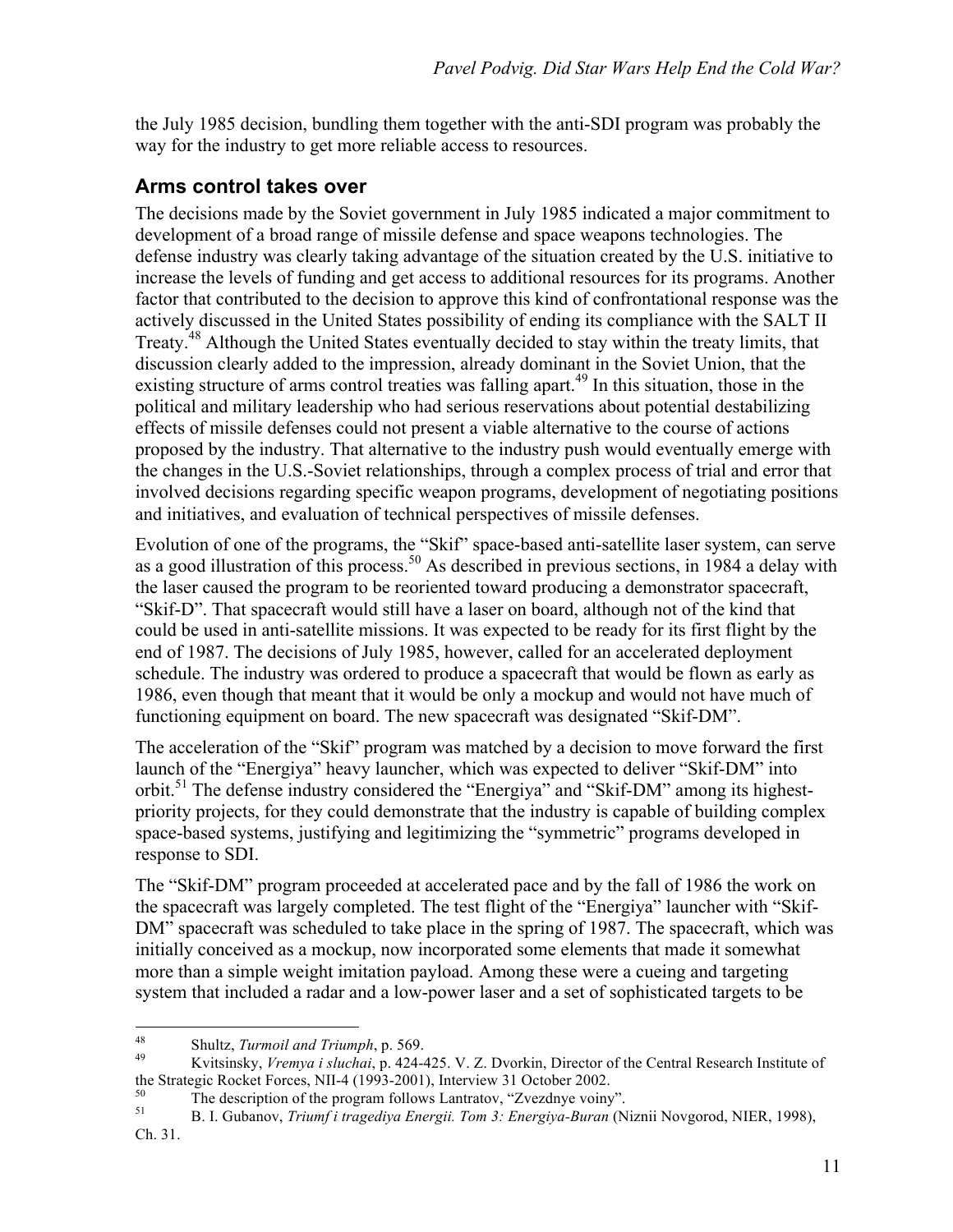separated from the spacecraft during a test of the cueing and targeting mechanism. The spacecraft was also supposed to test a recoilless exhaust system for a gas-dynamic laser that was to be installed in subsequent flights.

If the decision to build a spacecraft that would perform a variety of weapon-related experiments in orbit seemed natural in 1985, it appeared much less so in the end of 1986. The summit meeting in Reykjavik in October 1986, where the issue of testing of missile defense systems in space played a very prominent role, apparently forced the Soviet leadership to pay closer attention to the effect that its programs in space may have on the Soviet position at the negotiations.<sup>52</sup> This change was probably responsible for the decision taken by the state commission, which gave the final approval to the "Skif-DM" flight, to exclude everything that could resemble tests of space-based weapon systems. In February 1987, the experiments that included separating of targets and tracking them with a radar and laser were cancelled. Also cancelled was the experiment that would emulate work of a gas-dynamic laser in space.<sup>53</sup>

By the time the "Energiya" system was ready for launch in May 1987, the mission was very close to being cancelled. The Politburo gave its approval to the launch at the very last moment.<sup>54</sup> The launch itself, which took place on May 15, 1987, was only partially successful – the "Energiya" launcher performed well, while the "Skif-DM" spacecraft failed to reach orbit because of a software error in its guidance system. This probably helped the Soviet Union to avoid a major diplomatic setback. Even though most of the experiments on board of the spacecraft had been cancelled, it is likely that a success of the "Skif-DM" mission would have complicated the efforts to limit development of space-based weapon systems.

The apparent controversy that surrounded the test flight of "Skif-DM" in May 1987 reflected the fundamental shift in priorities that happened since the program was approved in 1985. If in 1985 the program was seen as one of the central elements of a strategy that would preserve strategic balance, in 1987 the Soviet political leadership considered this program an impediment to its efforts to reach an arms control agreement with the United States. Without the political support the program quickly ground to a halt. Although no formal decision to terminate the "Skif-D" project was made, by September 1987 all work on the new spacecraft had stopped.<sup>55</sup>

Other components of the "SK-1000" program that involved research and development of directed energy weapons also suffered a setback. There is no evidence that would indicate that work on these projects continued after 1987.

Development of traditional missile defenses, which was at the center of the "D-20" program, also reached a major turning point in 1987. The flagship project in this area, the A-135 Moscow missile defense system, was a much less controversial undertaking than the directed energy projects of the "SK-1000" program. The system was compliant with the ABM Treaty and was compatible with the Soviet negotiating positions. Deployment of the A-135 system had all the signs of a high-priority project. In February 1987 Mikhail Gorbachev visited the

 $52$  A Central Committee decision of February 1987 on the U.S.-Soviet arms control negotiations discussed, among other things, the need to reach an agreement on the kind of tests that would be allowed in space. K2.3. These issues apparently were discussed at earlier meetings as well. K9-14.6. Zavalishin quotes Gorbachev during his May visit to Baykonur, who said that tests should be conducted on the ground and not in space. A. P. Zavalishin, *Baykonurskiye universitety*, Moscow, Mashinostroyeniye, 1999.<br>
<sup>53</sup> Lantratov, "Zvezdnye voiny".<br>
<sup>55</sup> Lantratov, "Zvezdnye voiny".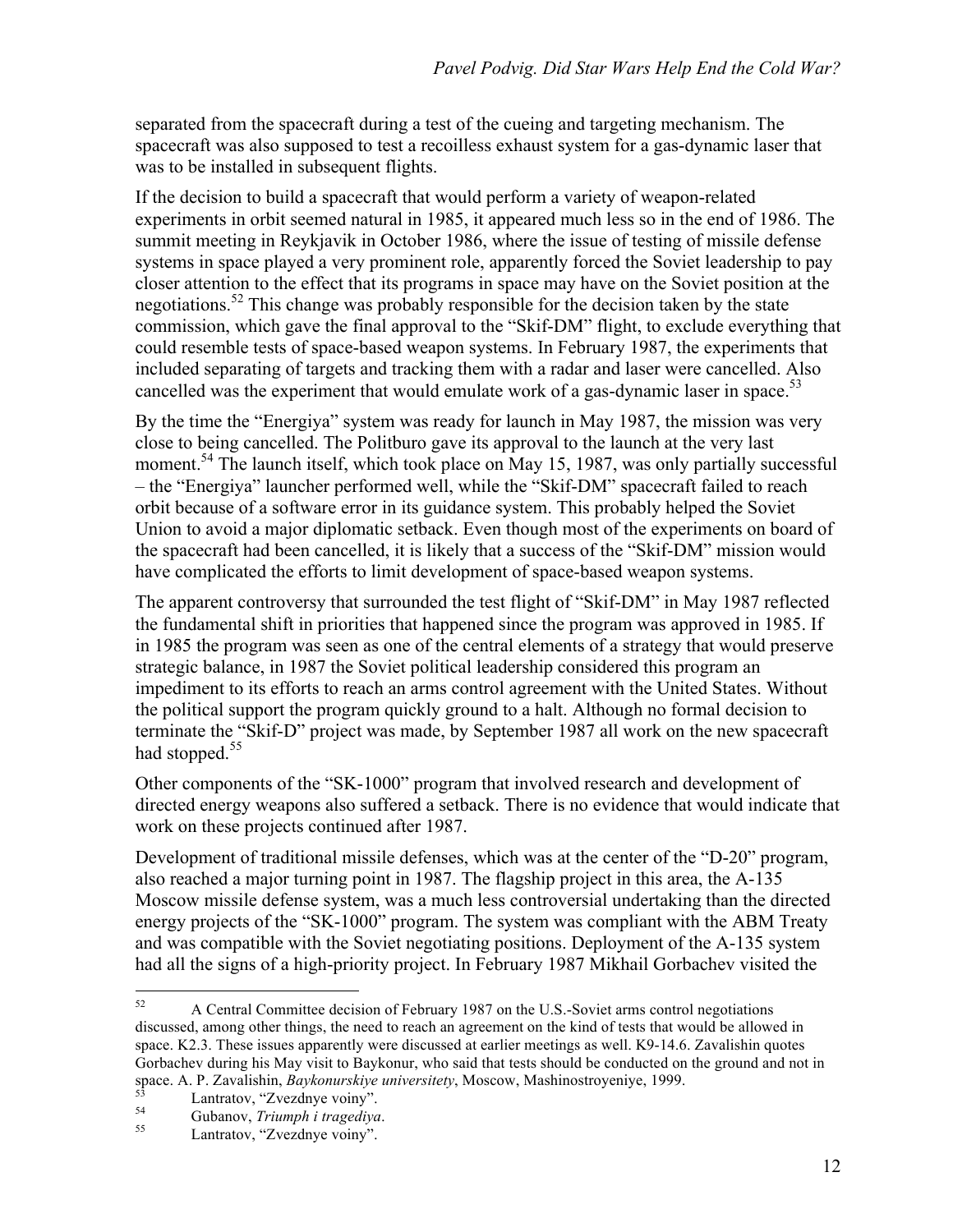construction site of the Don-2N battle management radar in Pushkino.<sup>56</sup> Later that month the management of the program was consolidated and strengthened to ensure that construction of the radar will be completed by November 1987. In March 1987 the developers of the A-135 system conducted first flight tests of interceptors at the prototype system at Sary-Shagan.<sup>57</sup>

The construction of the Don-2N battle-management radar of the Moscow missile defense was indeed completed in October 1987, but the military insisted that the system needs additional work and is not ready for service. Work on the system continued with tests of radars and interceptors conducted in 1988-1989. The system was finally accepted "for experimental service" in December 1989.<sup>58</sup>

Despite the delays, the A-135 program was generally successful by the Soviet standards. It was fairly common for new weapon systems to begin service in "experimental mode", while the designers worked on addressing the problems discovered during tests. However, starting in 1987 the work on the A-135 system and its successors, A-235 and A-1035, slowed down quite significantly. This development reflected the changes in the assessment of the role that these systems could play. In contrast with the optimistic assessments of missile defense performance that were characteristic for the days when the "D-20" program was approved, estimates of 1987 showed that the role that systems like A-135 or its successors could play is much more limited. As part of the studies conducted within the "D-20" program, the military had developed technical specifications for missile defenses, which required the kind of performance that was technically unrealistic.<sup>59</sup> In another important development, the upcoming agreement on elimination of intermediate-range missiles in Europe removed a key part of the mission of these missile defense systems.<sup>60</sup> As a result, while the work on the A-135 system continued, it apparently was no longer a high-priority project. Deployment of interceptors around Moscow began only in 1990 and was not completed until 1992.<sup>61</sup>

#### **Asymmetric response**

The decline of interest in active missile defenses was accompanied by growing confidence in the capabilities of countermeasures that were supposed to defeat U.S. missile defense systems. Although some programs in these areas can be traced back to at least 1984, the coordinated effort in this area began after the Reykjavik summit. On October 14, 1986, two days after the end of the Reykjavik meeting, the Politburo asked the Ministry of Defense to present its proposals on the structure of the strategic offensive forces should the United States and the Soviet Union reach an agreement on arms reductions. Politburo also asked the military and the industry to prepare proposals that would "accelerate the work on countermeasures against a possible deployment by the United States of a multilayered national defense system and against its space-based component in particular."<sup>62</sup> The result of this effort – the "Protivodeystviye" and "Kontseptsiya-R" programs – was presented to the Defense Council

<sup>&</sup>lt;sup>56</sup><br>
Golubev, *Rossiyskaya sistema*, p. 68.<br>
Pervov, *Systemy RKO*, p. 324.<br>
<sup>58</sup><br>
Pervov, *Systemy RKO*, p. 324-325. Golubev, *Rossiyskaya sistema*, p. 68.<br>
Vinogradov, Interview, 25 April 2002.<br>
<sup>60</sup><br>
<sup>60</sup><br>
A-135 was su 8, Doc. 13.8, p. 68.

<sup>&</sup>lt;sup>61</sup> Pervov, *Systemy RKO*, p. 325.<br><sup>62</sup> "Excerpts from the protocol No. 66 of a Politburo meeting of 19 May 1987", Kataev Archive, Box 5.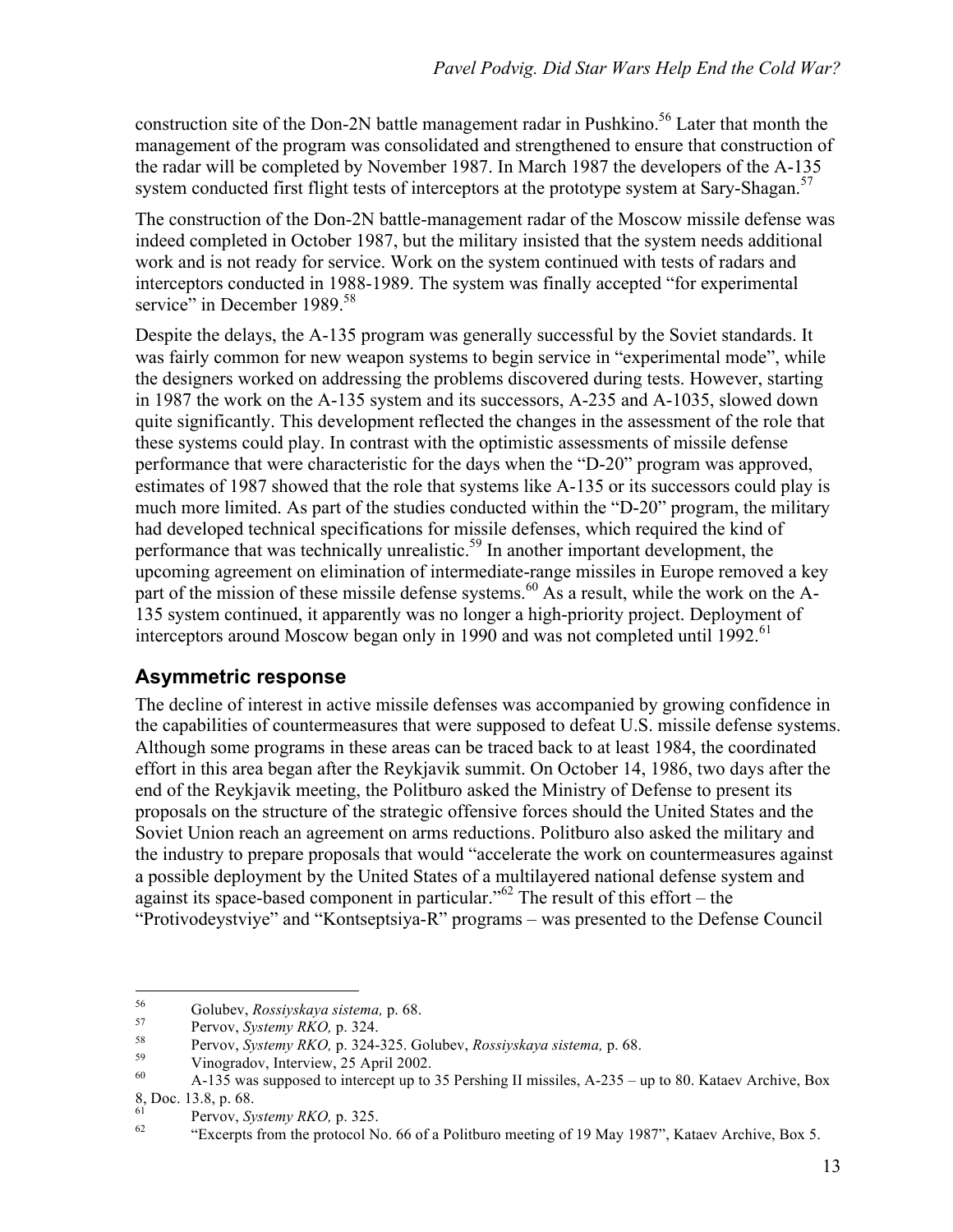in July 1987. $^{63}$  Shortly after that the programs were approved by a decision of the Central Committee and the Council of Ministers.<sup>64</sup>

As it was the case with the "symmetric response" programs, "D-20" and "SK-1000", the countermeasure efforts were managed by two different ministries. "Protivodeystviye" was managed by the Ministry of General Machine Building, and "Kontseptsiya-R" – by the Ministry of Radio Industry.<sup>65</sup> Although these programs did not seem to take final shape until the end of 1986, some of their core projects began in 1984 or earlier.<sup>66</sup>

"Protivodeystviye" appears to be a follow-on to an earlier research and development program, known as "SP-2000", which was a broad effort aimed at modernization of the strategic offensive forces. It included subprograms that were dealing with each component of the strategic triad as well as research in the area of strategic command and control.

Most of the efforts in "SP-2000" predictably went into the projects that explored the ways to increase survivability of land-based ballistic missiles and development of countermeasures specifically designed to counter space-based missile defenses. The "SP-2000" program included modernization of the strategic missiles that were expected to remain in service through the 1980s and 1990s – R-36M2/SS-18, RT-23UTTH/SS-24, Topol/SS-25, and Kurier/SS-X-26. The intermediate-range Pioner/SS-20 missile was also expected to undergo modernization to improve its ability to penetrate missile defenses. All projects of this kind involved two stages – a short-term improvements in survivability and a longer-term research that aimed at exploring additional measures that would increase the effectiveness of missile defense penetration. But none of these were crush programs – they were expected to produce draft technical projects by 1988-1989 and none of the programs had a set date for flight tests.

Specific measures that were supposed to improve effectiveness were subject of separate research programs that were also part of the "SP-2000" program. Most of these were widely discussed in the context of SDI countermeasures at the time – shorter boost phase, rotation of missile bodies, reduced detection signature of warheads, penetration aids, methods of blinding missile defense sensors, etc. All these were relatively long-term research projects that were expected to produce preliminary results by the end of the 1980s.

At first, the "SP-2000" program apparently concentrated on incremental modernization of the existing ICBMs, avoiding any major new development projects. But the program eventually was taken advantage of to launch new projects as well. The NPO Mashinostroyeniya design bureau developed a concept of an intercontinental missile with a gliding reentry vehicle, presenting it as one more way to defeat the U.S. missile defense. This project, known as "Albatros", was added to the "SP-2000" program in 1987. $67$ 

<sup>63</sup> Kataev Archive, Box 9, Doc. 14.6. <sup>64</sup> The "Protivodeytsviye" program was approved on 8 August 1987. "Memo on START negotiations", Kataev Archive, Box 1.<br><sup>65</sup> The other two ministries that took part in the "SP-2000" program were the Ministry of Aviation

Industry and the Ministry of Defense Industry. Kataev Archive, Box 8, Doc. 13.8, p. 68.

The description of the "SP-2000" and "Kontseptsiya-R" programs is based mostly on Kataev Archive, Box 8, Doc. 13.8, pp. 68, 70-75.<br><sup>67</sup> The development of "Albatros" was approved by a Central Committee and the Council of Ministers

decision on 9 February 1987. S. N. Konyukhov, ed., *Prizvany vremenem, Rakety i kosmicheskiye apparaty konstruktorskogo buro "Yuzhnoye"*, (ART-PRESS, Dnepropetrovsk, 2004), p. 328-331. Before that it may have existed as a smaller-scale development project approved by a decision of the Military Industrial Commission. It should be noted that NPO Mashinostroyeniya, the design bureau that built UR-100/SS-11 and UR-100N/SS-19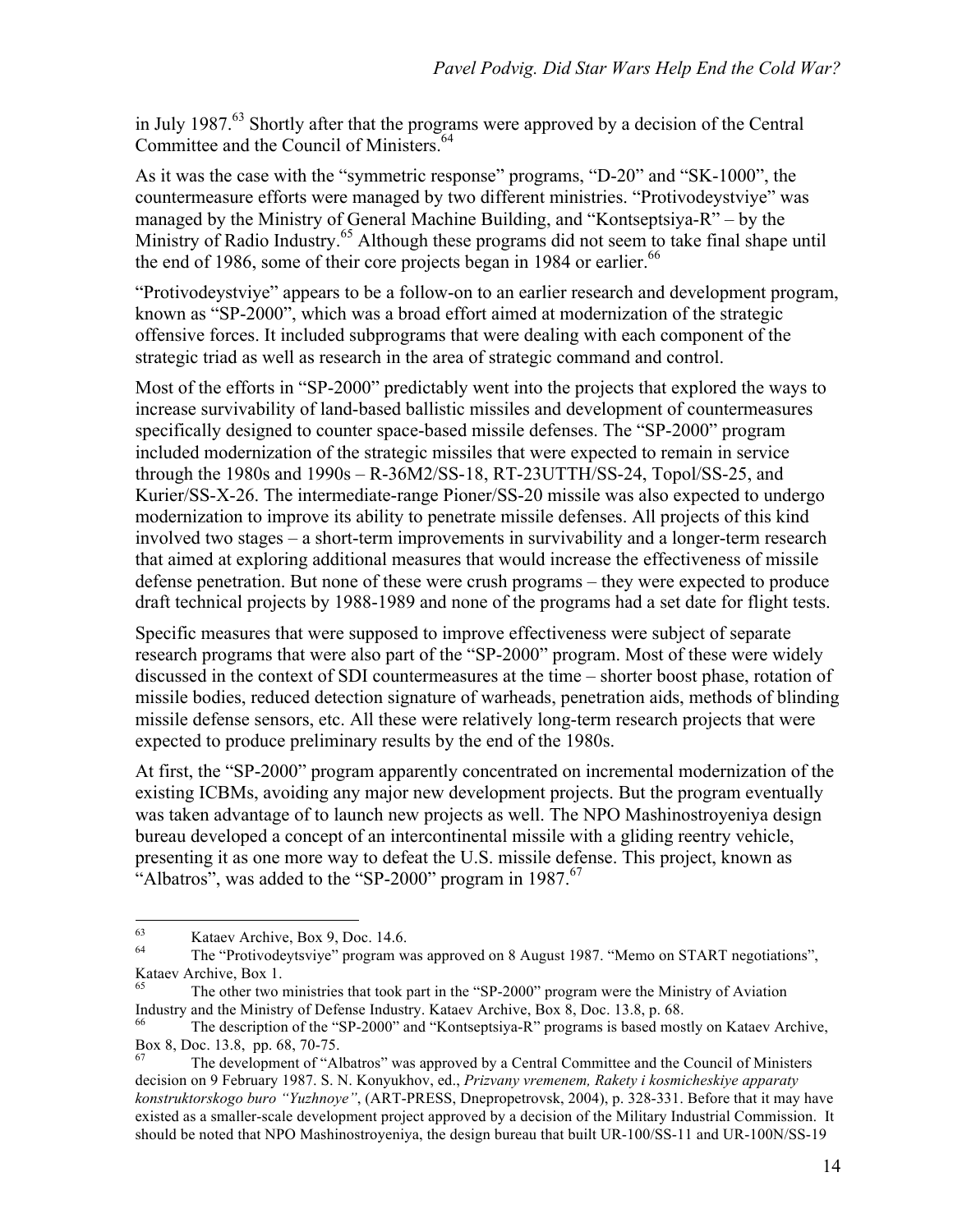Regarding the strategic fleet, the "SP-2000" program mostly focused on modernization of the R-29 (SS-N-20) and R-29RM (SS-N-23) sea-launched ballistic missiles. It also included research on two new SLBMs – a small single-warhead "West" and a MIRVed "Ost". Both these projects existed before 1985, but they were apparently at the early stages – neither missile was expected to reach the stage of flight test until at least mid-1990. $68$ 

The part of the "SP-2000" program that addressed strategic aviation included research on improving hardness of cruise missiles and reducing their signature as well as a research on a new low-altitude long-range cruise missiles. The program also included an unusual project, "Podzol", that called for deployment of intermediate- and long-range cruise missiles carried by Mi-26 helicopters.

If the "SP-2000" program included projects that could be classified as "passive" countermeasures, the other "asymmetric response" program, "Kontseptsiya-R" was an effort that was designed to counter the SDI system by directly attacking its satellites. The main purpose of the "Kontseptsiya-R" program was to consolidate the anti-satellite efforts that were under control of the Ministry of Radio Industry, namely the "Kontakt" air-based system and the "IS-MU" upgrade of the "IS-M" ground-based ASAT. Both these systems had been under development since at least 1984. "IS-MU" was expected to begin flight tests in 1987- 1988, "Kontakt" – in 1989. Another project that Minradioprom included under the "Kontseptsiya-R" umbrella appeared to be a new effort – development of a non-nuclear interceptor for the A-135 Moscow missile defense system that would give the system the capability to attack satellites on low earth orbits. A draft technical project of the ASAT interceptor for the A-135 system, "Amulet", was to be completed in 1989, which means that no flight tests of that system would be expected until about mid-1990s.

In addition to the anti-satellite projects, "Kontseptsiya-R" included all other space-related programs that were conducted by Minradioprom – development of the US-KMO earlywarning satellite system that would provide coverage of oceans as well as of the U.S. territory, modernization of the space-surveillance network and its integration with the antisatellite systems.

Although the concept of countermeasures or anti-satellite systems that could target SDI satellites had been known and discussed long before 1987, the approval of the "Protivodeystviye" and "Kontseptsiya-R" programs was a very important step. These programs offered a very detailed and specific set of measures that were within the reach of the Soviet defense industry – most projects used proven technology, did not require any technological breakthroughs, and were relatively inexpensive.<sup>69</sup> At the same time, technical assessment of the effectiveness of these measures was based on the detailed knowledge of projected capabilities of SDI systems that had been accumulated by that time.

All this gave the Soviet military and political leadership the necessary confidence to pursue arms reductions with the United States. Although technically the issue of missile defense and

 $\overline{a}$ 

<sup>69</sup> According to Soviet estimates at the time, the cost of the entire "Kontseptsiya-R" program was about five percent of that of "D-20" and less than one percent of the cost of the "SK-1000". K8-13.8, p. 70-75.

missiles, was the only missile design bureau that did not have a combat ICBM system under development at the time. The "Albatros" program was the way to get one.

<sup>&</sup>quot;West" was to be deployed on Project 955 strategic submarines. "Ost", known also as D-35 system, was to be deployed on Project 935 submarines. O. Belyakov, "On drawbacks in organization of work on increasing effectiveness of strategic weapons", 1985, Kataev Archive, Box 7; "Memo on some prospects", Kataev Archive, Box 5; Kataev Archive, Box 8, Doc. 13.8, p. 68.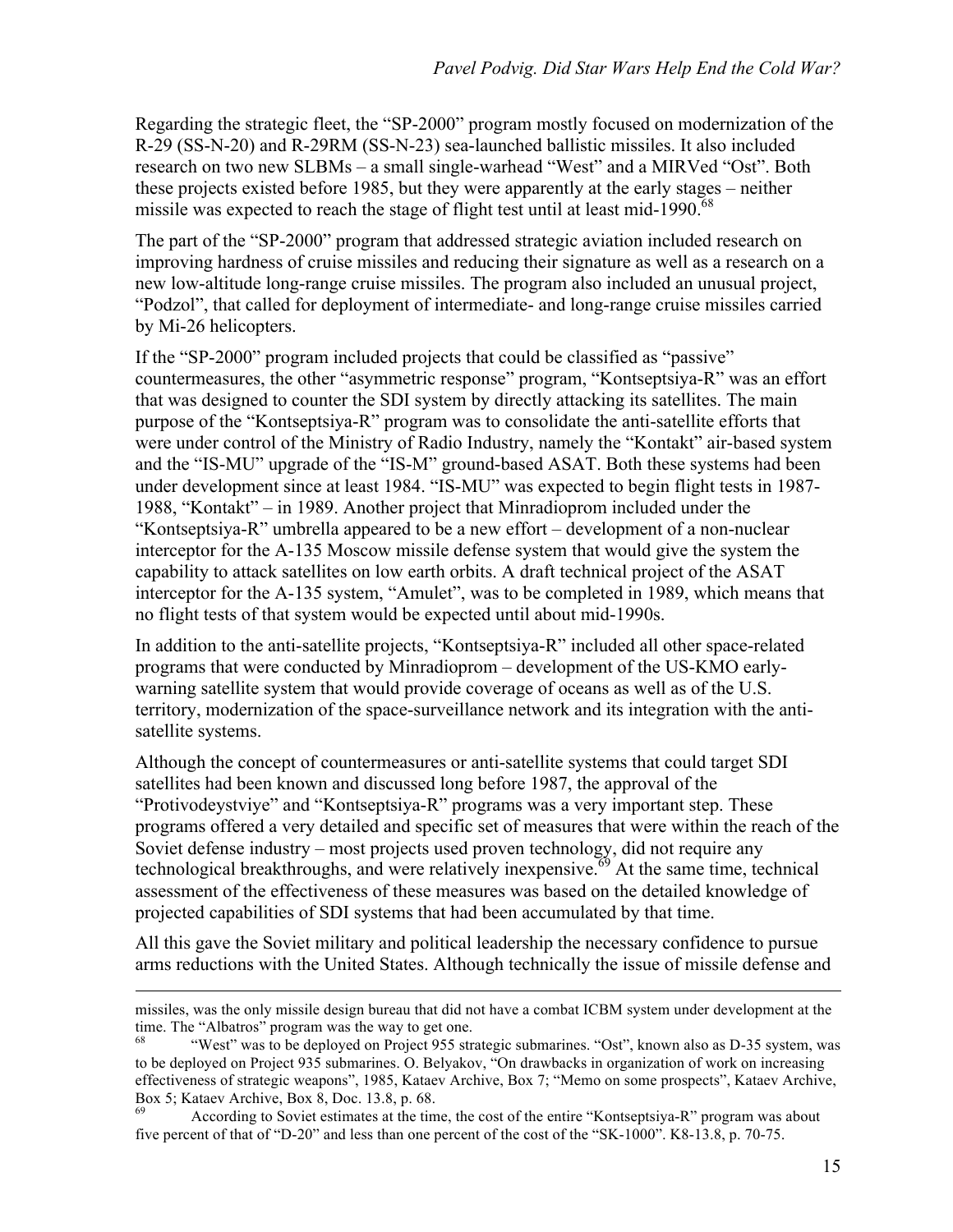the ABM Treaty were still discussed at the negotiations, at the summit meeting in Washington in September 1987 the Soviet Union effectively dropped the issue.<sup>70</sup>

Specific measures that were included in the "Protivodeystviye" program concentrated on improving the capabilities of ballistic missiles to defeat or penetrate space-based defenses. Among those designed for the boost phase were development of new engines that would allow shortening it, protecting missile bodies with heat absorbing material and implementing rotation of missiles. The countermeasures that were supposed to work during midcourse flight included new penetration aids, maneuverable warheads, and gliding reentry vehicles.<sup>71</sup>

As part of the effort to defeat missile defenses during boost phase, the Soviet Union conducted a detailed study of a "modular missile" concept. This concept called for a modification of R-36M2/SS-18 and RT-23UTTH/SS-24 missiles that would equip them with multiple second stages – eight in the case of R-36M2 and from five to ten in the case of RT-23UTTH. As a result, the missile would create multiple targets much earlier in the powered flight, complicating the job of boost-phase missile defense. According to the estimates that were done for the project, the modification could have been made without significant loss of throw weight and would substantially increase the probability of penetrating the defense.<sup>72</sup>

A separate set of measures in the "Protivodeystviye" program addresses issues of vulnerability of silo-based missiles. The Soviet Union considered concepts that were very similar to the Multiple Protective Shelter (MPS) and "Densepack" basing modes suggested for the MX missile in the United States. The shelters were supposed to host RT-23UTTH/SS-24 missiles, "Densepack" silos – small single-warhead missiles.<sup>73</sup> In addition to that, silos of R-36M2 missiles were to be hardened to the level of 300 atm (4500 psi). In all these basing modes silos were to be protected by a close-range missile defense system, "Mozyr", which was developed as part of the "D-20" program.<sup>74</sup>

None of the "Protivodeystviye" countermeasures or deployment schemes have been implemented, mostly because they were created as contingency plans, designed to be employed only in the case the United States and the Soviet Union failed to reach an agreement on reductions of strategic offensive forces or in the case the United States withdrew from the ABM Treaty.<sup>75</sup> Another reason was that the Soviet offensive forces were caught in the middle of a modernization cycle, which began around 1983. Implementation of any new measures had to be incorporated into the next generation of strategic systems, which

 <sup>70</sup> Shultz, *Turmoil and Triumph*, p. 1014; Don Oberdorfer, *From the Cold War to a New Era. The United States and the Soviet Union , 1983-1991,* Updated edition (Baltimore: Johns Hopkins University Press, 1998), p.  $^{267.}_{71}$ 

<sup>&</sup>lt;sup>71</sup> "Wemo on some prospects", Kataev Archive, Box 5.<br><sup>72</sup> Posters on modular missiles, Kataev Archive, Box 5.<br><sup>73</sup> These single-warhead missiles are referred to as "Dnepr". It was supposed to be a follow on to the UR-100K/SS-11 missile. "Memo on some prospects", Kataev Archive, Box 5. In the "Densepack" basing mode the distance between silos would be reduced to 0.5-1 km from the 6-10 km common for the Soviet ICBM regiments.  $K_{74}$ 5.10.

<sup>74</sup> "Memo on some prospects", Kataev Archive, Box 5. This was essentially the LoAD idea, considered for the MX missile basing. *MX Missile Basing*, Office of Technology Assessment, September 1981, p. 118-126. <sup>75</sup> The particular document, "Memo on some prospects", Kataev Archive, Box 5, contained an analysis of

four scenarios – 1) the United States and the Soviet Union observe the SALT II and ABM treaties, 2) the United States withdraws from the ABM Treaty following by Soviet withdrawal from SALT II, 3) the United States and the Soviet Union observe the ABM Treaty and reduce their offensive forces by half, and 4) the United States and the Soviet Union complete 50 percent reductions of their forces, after which the United States withdraws from all treaties.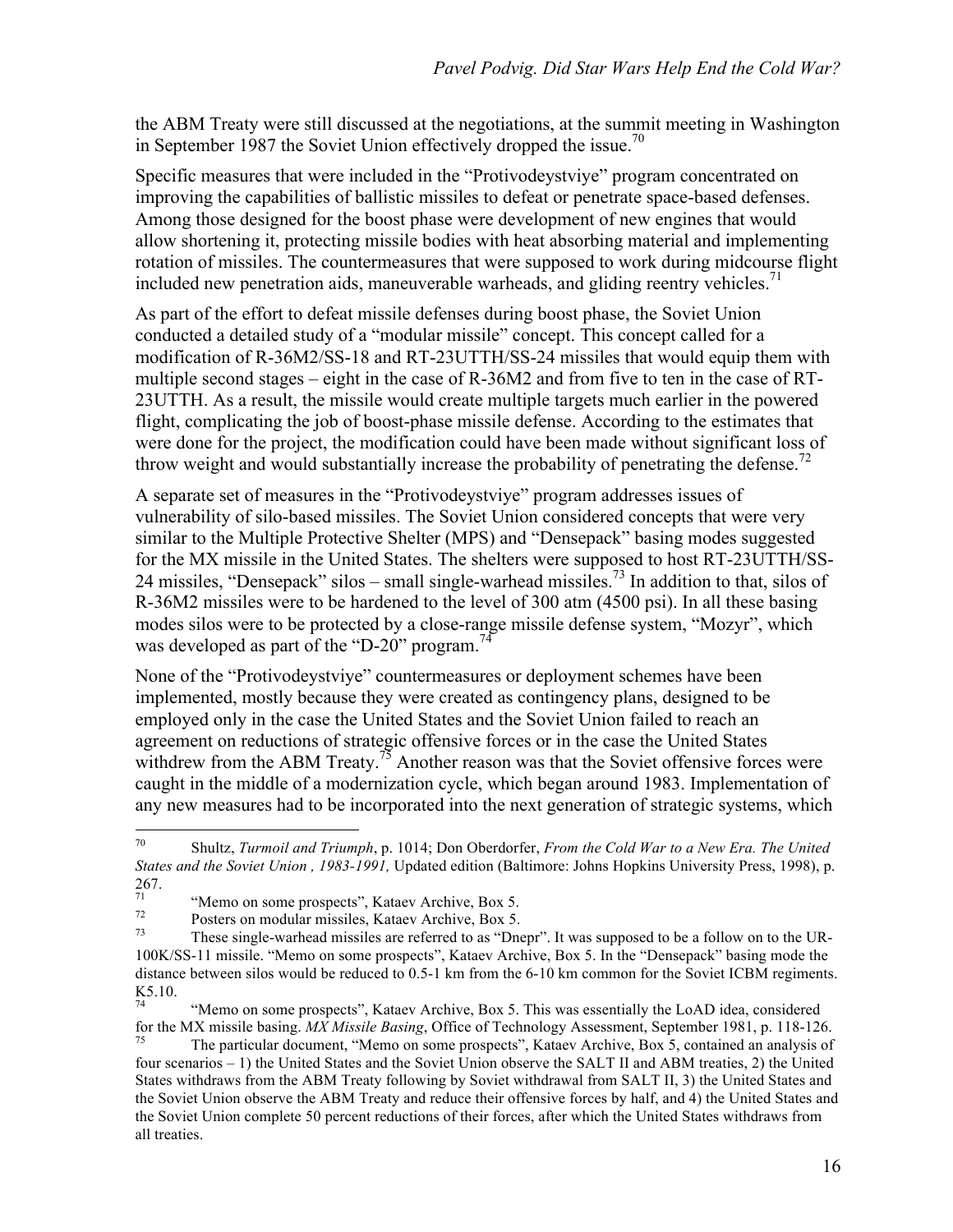was not expected to be deployed until about mid 1990s. The "Protivodeystviye" program in effect reconciled the response to SDI with the modernization schedule, providing assurance that the countermeasures could be implemented in time and be effective.<sup>76</sup> In any event, the existence of these countermeasure plans was an extremely important element of the process that allowed the Soviet leadership to proceed with reductions of strategic offensive weapons.

## **Programs that were implemented**

The ability of the defense industry and the military to come up with an assessment of the U.S. missile defense program and develop a set of specific programs to counter its possible deployment played a very important role in advancing the U.S.-Soviet arms control negotiations. The converse is true as well – the arms reduction dialogue was consistently undermining the case for the Soviet defense programs, diverting political support to disarmament, conversion of defense industry, and more efficient military spending.<sup>77</sup> This change of priorities resulted in suspension of a number of programs that were approved earlier<sup>78</sup>

In this situation a number of projects that were included in the anti-SDI programs continued into 1989-1990 and beyond. As could be expected, the competition for resources and political support selected those projects that were considered most practical, effective, and inexpensive, eliminating most of the big-ticket exotic technologies like directed energy weapons.

Three projects emerged from the competition and managed to reach the stage of flight tests by 1990. These were the "Albatros" missile system, "Naryad-V" and "IS-MU" ground-based anti-satellite systems. A few others were still considered active at that point, even though there were doubts about their viability: the "Kontakt" air-based ASAT, two space-based systems – anti-satellite interceptors "Kaskad" and space mines "Kamin", as well as the "Amulet" project, that called for development of an anti-satellite interceptor for the Moscow missile system.<sup>79</sup>

Since its inception in February 1987, the "Albatros" missile project had undergone a very serious transformation. Initially, the program was expected to produce a new solid-propellant intercontinental ballistic missile that would be deployed in silos, on road-mobile launchers, and in "relocatable silo" mode, apparently similar to the Multiple Protective Shelters. The missile was supposed to carry a gliding reentry vehicle, which would use the atmosphere during most of its flight to avoid detection and to defeat missile defenses. However, the draft technical project of the missile failed to get an approval and this part of the program was cancelled in September 1989.<sup>80</sup> Development of the gliding reentry vehicle continued and it

<sup>76</sup> Dvorkin, Interview, 31 October 2002. 77 Efficiency of the defense spending appears as a constant theme of various meetings at the Central Committee Defense Industry department in the second half of 1987 and becomes especially prominent in 1988. Kataev Archive, Box 9, Doc. 14.6.

According to the common Soviet practice, in most cases no formal decision to terminate a program would normally be made. The work on a project would slow down and eventually stop as it would be deprived of resources and of the political support necessary to obtain these resources.

<sup>79</sup> The meeting organized by Zaykov. 28 February 1990 and 3 March 1990. Kataev Archive, Box 8, Doc.  $\frac{13.5}{80}$ .

The NPO Mashinostroyeniya design bureau kept the reentry vehicle part of the program. Konyukhov, *Prizvany vremenem,* p. 328.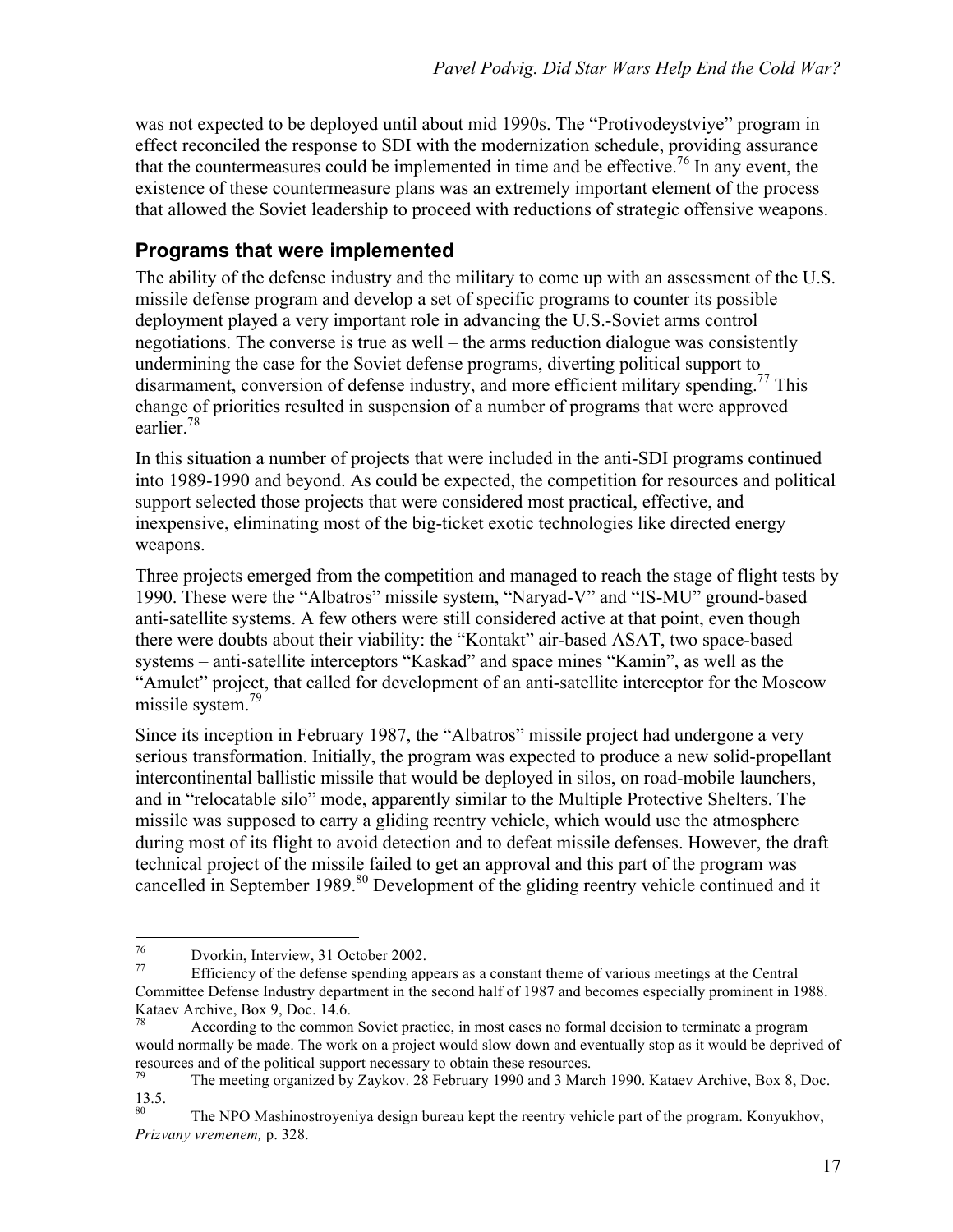was tested in flight at least twice in 1990.<sup>81</sup> The flight test program was expected to continue, but it was eventually interrupted by the breakup of the Soviet Union in 1991. The project, however, was preserved and the reentry vehicle was tested again in February 2004, this time presented as part of Russia's response to the current U.S. missile defense deployment plans.

The missile part of the "Albatros" program continued as another project. In 1989 development of a new single-warhead solid-propellant missile, designated "Universal" was assigned to two design bureaus. The Yuzhoye design bureau got the order for a silo-based missile, and the Moscow Institute of Thermal Technology (MITT) – the road-mobile version. By 1991 the Yuzhnoye design bureau produced a prototype ready for flight tests, but because of the breakup of the Soviet Union that missile was never launched.<sup>82</sup> After the breakup, the project was transferred to MITT, where the development of the missile, now known as Topol-M/SS-27, was successfully completed. In 1997 the first two missiles of this type were deployed in silos and in 2006 the first regiment of road-mobile missiles was accepted for service.

Deployment of the "IS-MU" anti-satellite system was quite a controversial project. Although the earlier version of the system, "IS-M", was nominally still on combat duty, the technology that it used was outdated and the system required substantial modernization. In addition to that, the Soviet Union was still bound by its unilateral moratorium on ASAT test announced in 1983, which complicated the work on the modernization. During 1989-1990, there were several attempts to terminate the project, initiated by the Foreign Ministry, which sought to use this measure to strengthen the Soviet negotiating position. The industry, however, successfully fought off these attempts, arguing that the Soviet Union would need "IS-MU" to destroy satellites of the U.S. missile defense system or at the very least could use it as a leverage at the negotiations.<sup>83</sup> In the end, the "IS-MU" system had been deployed and was accepted for service in April 1991.<sup>84</sup> It was decommissioned in August 1993.

The other ground-based anti-satellite system, "Naryad-V", was very similar to "IS-MU" in basic architecture. It was designed to be a more capable system that would target satellites at all altitudes – from low-earth to geostationary orbits. Instead of relying on a dedicated launcher, like the "IS" systems did, "Naryad-V" interceptors were built to be deployed on regular silo-based UR-100NUTTH/SS-19 missiles.<sup>85</sup> That would allow for a massive deployment of interceptors – as many as one hundred were discussed at one point.<sup>86</sup> The designers were pushing for a flight test of the interceptor, which took place in a suborbital flight on 20 November 1990.<sup>87</sup> No further tests of the system appear to have been performed after that, but the program has been preserved and probably could be reinstated.<sup>88</sup>

As for the rest of the programs that were still active in 1990 – air-based ASAT, space-based interceptors, mines, and anti-satellite interceptor for the Moscow missile defense system,

<sup>81</sup> On 28 February 1990 and 5 March 1990. Kataev Archive, Box 8, Doc. 13.3.<br>
82 Konyukhov, *Prizvany vremenem*, p. 328.<br>
83 Zaykov's letter to Shevardnadze, March 1990. K7-6. Kataev Archive, Box 8, Doc. 13.4, p. 54; Kataev Archive, Box 8, Doc. 13.5.

<sup>84</sup> V. P. Misnik, ed., *Tsentralnyy nauchno-issledovatelskii institute "Kometa": 30 let* (Moscow: Oruzhie i tekhnologii, 2003), p. 60.

<sup>85</sup> According to the estimates of that time, an intercept would take from 30 minutes to 7 hours. Kataev Archive, Box 8, Doc. 13.8, p. 67.

<sup>&</sup>lt;sup>86</sup><br>The meeting of 28 February 1990, 3 March 1990. Kataev Archive, Box 8, Doc. 13.5<br>"Pamyatnye daty", *Krasnaya zvezda*, 28 December 2004.<br>The system was described to President Putin during his visit to the Khrunichev Pla Andrey Garavskiy, "Kosmicheskiy sovet v Filyakh", *Krasnaya zvezda*, 23 January 2002.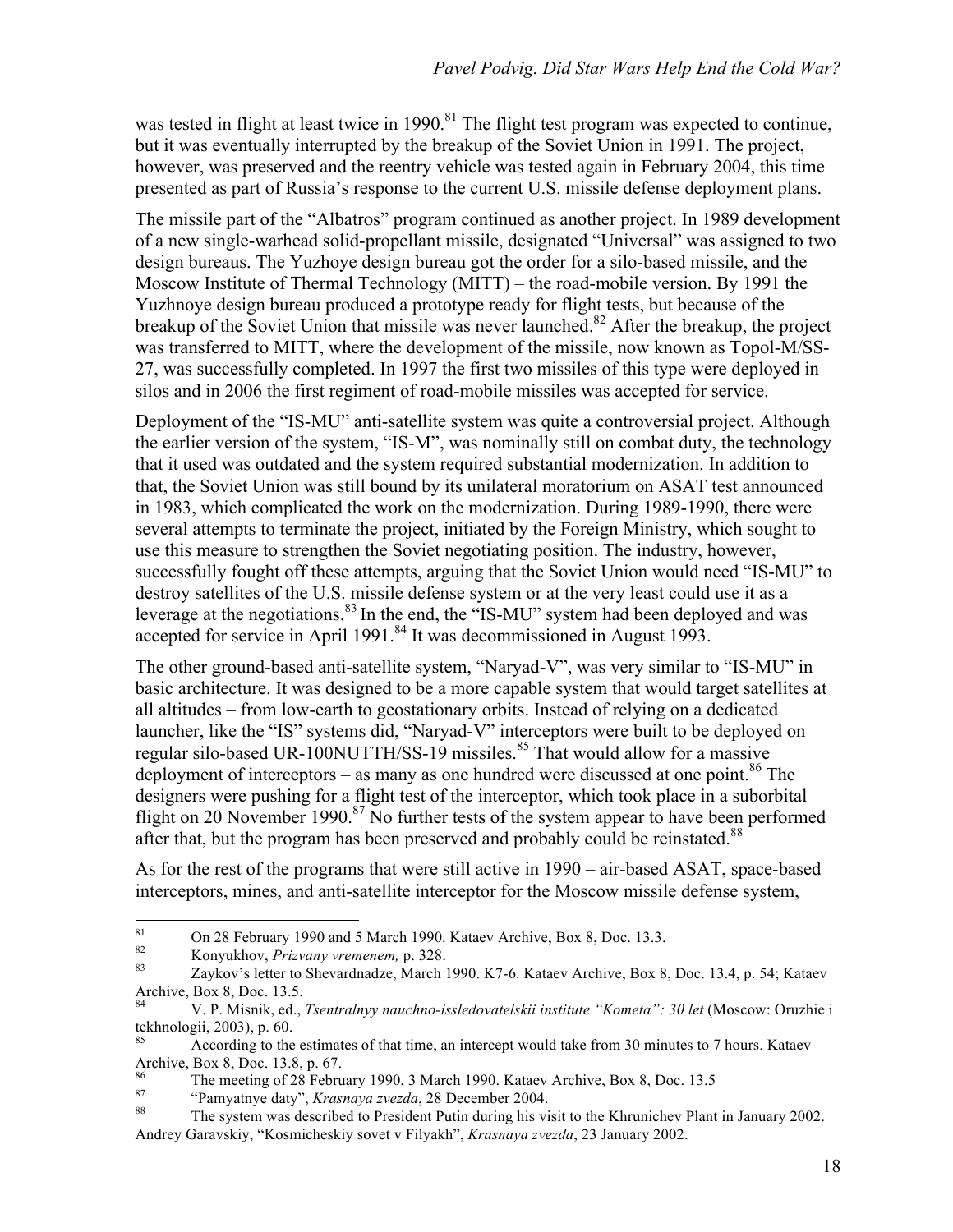there is no information on their progress after the breakup of the Soviet Union. It is most likely that they were terminated shortly after that.

## *Conclusions*

As could be expected, the data on the Soviet strategic programs in the 1980s clearly show that the U.S. policies and actions and its strategic buildup and the Strategic Defense Initiative program in particular, had a significant impact on the choices made by the Soviet leadership at that time. However, the nature of this influence, its mechanisms and the effect of the U.S. actions strongly indicates that these actions did not help bring the end of the Cold War.

The new evidence on the Soviet response to SDI largely corroborates the prevailing view that the Soviet Union eventually realized that this program does not present a danger to its security, for it could be relatively easily countered with simple and effective countermeasures. The evidence also helps answer some important questions about the concerns that the Soviet Union had about the U.S. program, the reasoning behind the choices that the Soviet leadership made, and the process that led to those choices.

The Strategic Defense Initiative clearly emerges as an impediment to the disarmament process rather than a factor that helped compel the Soviet Union to engage in the arms reduction talks or agree on deeper reductions of its offensive forces. The documents show that internal estimates made by the Soviet military and by the defense industry did not specifically consider SDI and its potential effect until about 1985, which was after the Soviet Union and the United States resumed the negotiations broken off in November 1983. Neither did the Soviet Union seriously change its positions on key issues during that time. All this strongly suggests that SDI did not play a role in the decision to return to the disarmament talks.

When the negotiations began, the U.S. effort to build a missile defense system did become one of the points of disagreement. In particular, it was one of the central issues at the summit meetings in Geneva in November 1985 and in Reykjavik in October 1986, with the Soviet Union strongly insisting on curbing the program and the United States resisting the effort. That persistence, however, was not caused by any specific concerns about projected capabilities of SDI systems. Rather, it was an effort to deal with the issue of missile defense in a way that would allow moving on to the disarmament agenda in which the Soviet Union was clearly interested. This interest manifested itself in the extreme reluctance of the Soviet leadership to embrace a kind of response to SDI that would include freezing or building up its offensive forces. There are no signs in the documents of the time that would suggest that the Soviet Union in its international deliberations and assessments of the situation ever considered 'trading in' its strategic forces in exchange for limits on SDI. Quite the opposite, the Soviet Union was fully prepared to wait this situation out, postponing reductions of offensive forces until the United States reconsidered it position on missile defense. The effort to restrict defenses was also motivated by the fact that in the absence of restrictions Soviet political leadership was unable to counter the pressure from its own defense industry that insisted on keeping up with the U.S. effort and came up with its own large-scale SDI-type program. The Soviet Union was fairly close to deployment of a number of prototype systems and the prospect of the industry proceeding with deployment of some of its systems was very real. Moreover, the political leadership did not have confidence in its ability to control or influence this process. At the same time, the experience that the Soviet Union had at the time with complex technical systems, military and civilian alike, had demonstrated the uncertainties and dangers associated with them. Understanding of these dangers was one of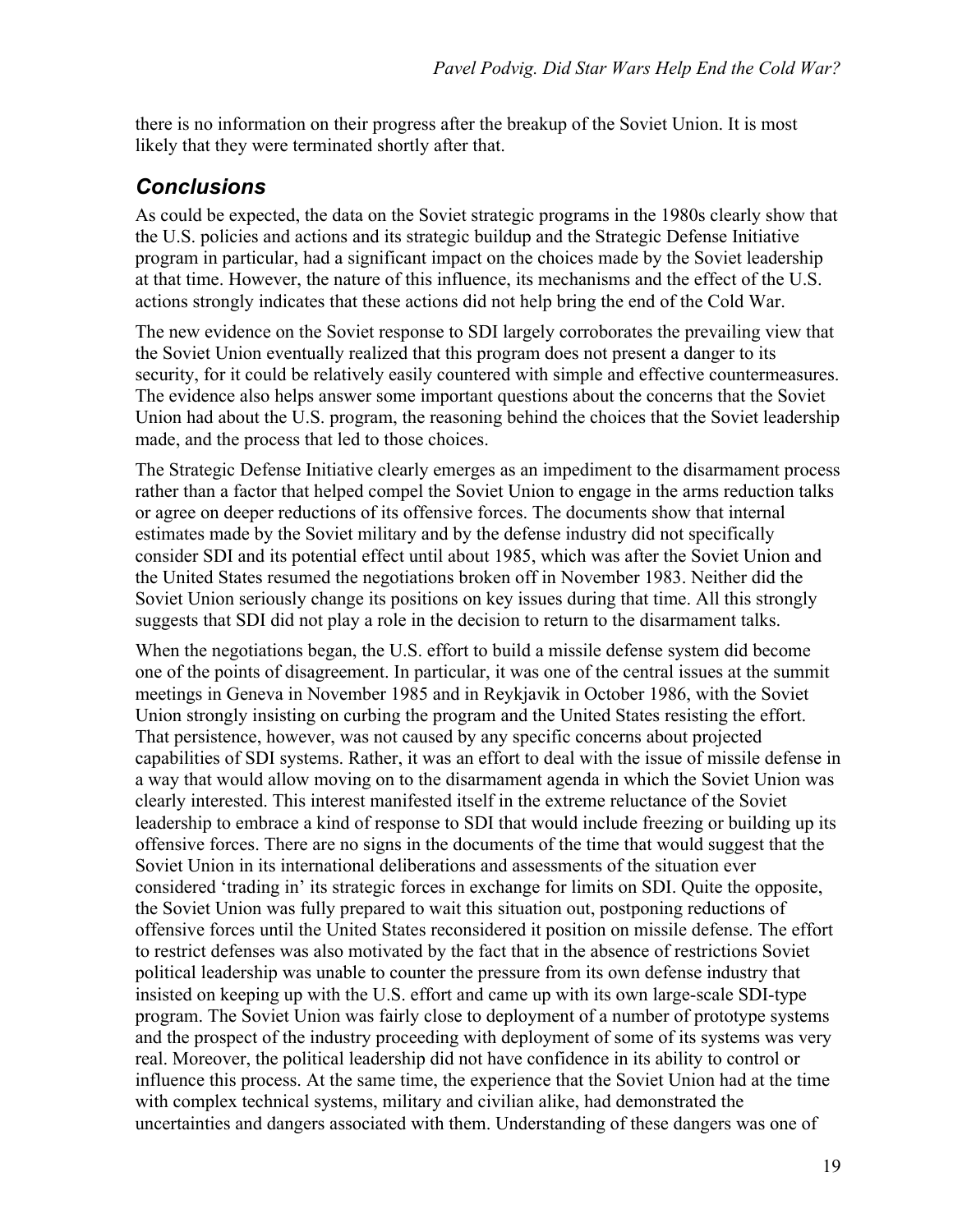the reasons the Soviet Union was consistent in its effort to curb the U.S. missile defense. It was directed against the Soviet program as much as it was directed against SDI.

The issue of the Soviet own program that was produced in response to SDI brings a question of whether the burden that it imposed on the Soviet economy was a factor in the decision of the Soviet leadership to initiate reforms or even in accelerating the demise of the Soviet Union. The answer to this question is most certainly negative. While the package of anti-SDI programs was supposed to be a massive effort, comparable in scale to its U.S. counterpart, very few of these projects were actually new. The most expensive programs, such as the Moscow missile defense system or the "Energiya-Buran" heavy launcher, or the second-tier programs like the "Skif" space-based laser, existed long before SDI. When they became part of the "D-20" or "SK-1000" programs, they did not require any additional commitment of resources. Most of the projects included in the package never went beyond paper research and those that did were among the least expensive ones. Overall, while the military spending was certainly putting a heavy burden on the Soviet economy, there is no evidence that SDI or the Soviet response to it increased that burden in any substantial way.<sup>89</sup> Documents show that the issues of effectiveness of the military programs or shifting resources to the civilian sector had not became prominent in the internal discussions until about 1988, when the key decisions about SDI and the response programs had already been made.<sup>90</sup>

The history of the Soviet response to SDI presents an opportunity to test another argument, that suggests that a program like this can work to dissuade an adversary. At the time of the discussion about the Strategic Defense Initiative, one of the arguments in support of the program that were advanced by the U.S. administration was that the missile defense system would eventually devalue Soviet Union's investment in large ICBMs, which constituted the backbone of the Soviet strategic forces. According to this logic, the very prospect of being confronted with the defense would dissuade the Soviet Union from undertaking an effort in building up its offensive forces. SDI proponents tended to discount the effect that offensive countermeasures may have on the effectiveness of defense systems, usually pointing out at the tradeoffs in performance that the offense would have to make to penetrate defenses.<sup>91</sup>

The evolution of the Soviet programs in the 1980s strongly suggests that not only dissuasion did not work, but also that measures that would be considered as advancing this kind of policy had exactly the opposite effect. Far from being dissuaded from investing into its ballistic missiles, the Soviet Union launched several development programs that were aimed at giving them the capability to defeat defenses. There were, indeed, tradeoffs in performance, but they were so insignificant that they had virtually no effect on these programs. Neither did dissuasion work in a broader sense, failing to prevent the Soviet Union from developing a set of measures aimed to counter the missile defense deployment. The Soviet Union fairly quickly abandoned the attempts to replicate the U.S. program and moved to the area of its

<sup>&</sup>lt;sup>89</sup> Estimates of the cost of the Soviet military programs are very unreliable. Official Soviet data on military spending are presented in Yu. D. Maslyukov, E. S. Glubokov, "Planirovaniye i finansirovaniye voennoy promyshlennonsti v SSSR," in A. V. Minayev, ed., *Sovetskaya voyennaya moshch ot Stalina do Gorbacheva*, Moscow, Voyennyi parad, 1999. These, however, should be used with extreme caution, for it is unknown to what extent it is possible to compare cost data for different programs or for different periods of time. This article relies primarily on indicators like actual deployment of hardware, flight tests, etc. for assessment of the scale of Soviet programs.

<sup>&</sup>lt;sup>90</sup> Meeting at Belyakov in June 1988<br><sup>91</sup> See, for example, the Fletcher report: *The Strategic Defense Initiative: Defensive Technologies Study*, Department of Defense, March 1984, p. 20-21.